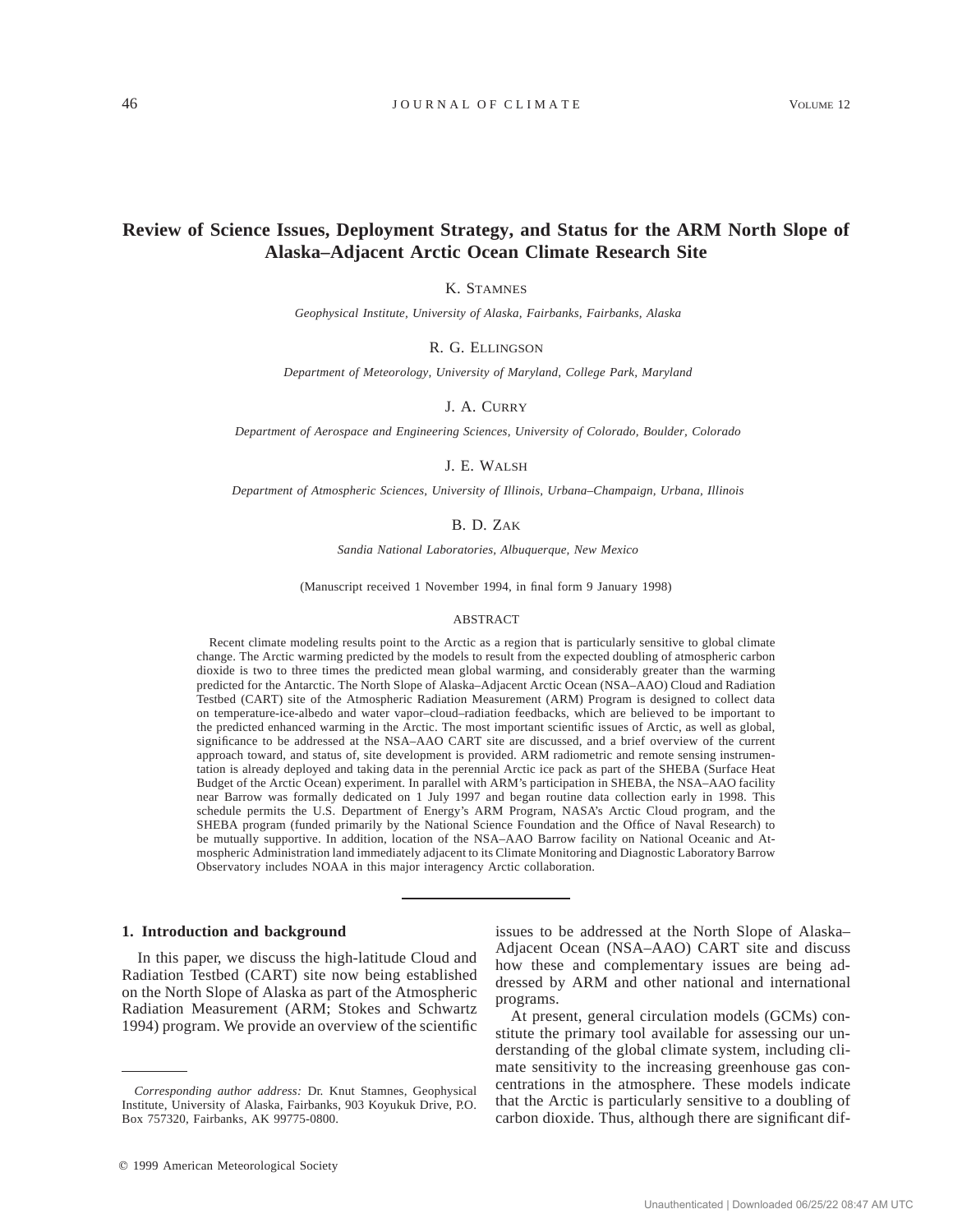ferences between individual models, and between models and observations, GCMs tend to predict a strong warming in the Arctic that is two to three times the mean global warming, and considerably greater than the projected Antarctic warming (IPCC 1992).

A recent assessment of GCM simulations of Arctic air temperatures by 19 different GCMs (Tao et al. 1996), indicates that 1) there is a  $1^{\circ}-3^{\circ}$ C cold bias in the models (compared with observations) over the continents (strongest over Eurasia) during spring, which is consistent with the absence of vegetative masking of the high-albedo snow; 2) there is a warm bias of  $3^{\circ}$ C over the Arctic Ocean during spring, which is comparable to that resulting from a carbon dioxide doubling in climate model experiments; 3) models with higher prescribed albedo values tend to have lower temperatures; and 4) models with higher cloudiness yield lower temperatures than the others during summer and autumn, but do not yield higher temperatures in winter.

As noted by Tao et al. (1996), the model assessment suffers from several limitations arising from both models and observations: 1) different specifications of sea ice (albedo, thickness) among the models; 2) no physically based links between cloudiness and air temperature, because only ''total cloud fractions'' are used; 3) differences in model resolution and in formulation of various physical processes; and 4) uncertainties in the observational database, which limit the ability to assess model performance. In spite of these caveats, the results of the model intercomparisons suggest that the highest priorities for improved simulation of Arctic temperatures are the proper treatment of 1) cloud–radiative interactions and 2) local surface–atmosphere interactions (Tao et al. 1996).

#### *a. Rationale for a high-latitude ARM site*

At high latitudes, it is sufficiently cold that ice is the predominant form of water much of the year, both in the air (ice clouds, diamond dust, and snow) and on the surface. Ice and snow scatter, transmit, and absorb solar and thermal infrared radiation differently from liquid water. In addition, the annual average radiative energy input is negative at high latitudes; that is, more energy is radiated to space than is received from the sun. The difference is made up by energy transported from lower latitudes by the atmosphere and the oceans. Thus, high latitudes serve as the ''heat sink'' for the global climate engine (Nakamura and Oort 1988).

Furthermore, because it is so cold, there is little water vapor in the atmosphere during much of the year, and that fact significantly changes the nature of infrared radiative energy flows. At  $70^{\circ}$ N, the zonal and monthly mean column-integrated precipitable water ranges from 2.9 mm in February and March to 16.2 mm in July (Serreze et al. 1995a). Over the Arctic Ocean, the average precipitable water for  $80^{\circ}$ –90°N is 1.8 mm in winter, and reaches a maximum of 12.5 mm in July (Serreze et al. 1995b). Because of this extreme dryness, the water vapor rotation band in the  $300-600$  cm<sup>-1</sup> (about 16–33)  $\mu$ m wavelength) region plays an important role in surface and near-surface radiative cooling at high latitudes. By comparison, at mid and low latitudes this window is essentially closed at the surface. The lower temperatures at high latitudes also shift more of the radiant energy distribution (Planck function) into this spectral region. It is important to note, however, that since the upper troposphere is cold and dry globally, and the loss of radiative energy to space takes place in this region of the atmosphere, studies at the NSA–AAO site have the potential to contribute not only to a better understanding of Arctic climate, but also of climate issues that are global in scope.

During that part of the year when sunlight is scarce or absent, very strong, persistent surface temperature inversions form (Sverdrup 1933; Belmont 1957; Orvig 1970; Vowinckel and Orvig 1970; Maykut and Church 1973; Holmgren et al. 1975; Kahl 1990; Bradley et al. 1992; Kahl et al. 1992; Serreze et al. 1992) and influence atmospheric processes, especially cloud formation, evolution, and dissipation. Topics related to atmospheric temperature and humidity structure, and cloud formation and evolution processes, in the Arctic are reviewed elsewhere (Curry et al. 1996) and will therefore not be discussed here. Suffice it to note that, except in midsummer, ice and mixed-phase (liquid and water) clouds are present in the Arctic boundary layer, and are relatively easily investigated from the ground. Ice clouds, in the form of cirrus, are present on a global scale, but much higher in the atmosphere, and therefore not so easily accessible to in situ probing. The NSA–AAO site may be viewed as a natural ice cloud laboratory that will allow us to study processes determining the radiative impact of cirrus clouds, which are believed to play a very important role in the climate system.

#### *b. Influences of high latitudes on global climate*

The transport of water and sea ice from the Arctic Ocean into the deep-water formation zone of the North Atlantic affects the global ocean thermohaline circulation (Broecker et al. 1988; Delworth et al. 1993), and cloud-radiation feedbacks influence the mass balance and stability of the Arctic ice pack (e.g., Curry et al. 1993). Results from coupled ocean–atmosphere GCMs suggest that the global ocean circulation, which depends upon high-latitude radiative and other processes, can be seriously affected by the ongoing changes in atmospheric composition (Manabe et al. 1991). Ocean currents are known to have profound climatic influence, and changes in the strength and distribution of ocean currents provide for global propagation of the influences of high-latitude climate change. Although the ocean currents themselves are not within the charter of ARM, the changes in cloud–radiation–sea ice–ocean interactions definitely are, and these changes may, in turn, affect the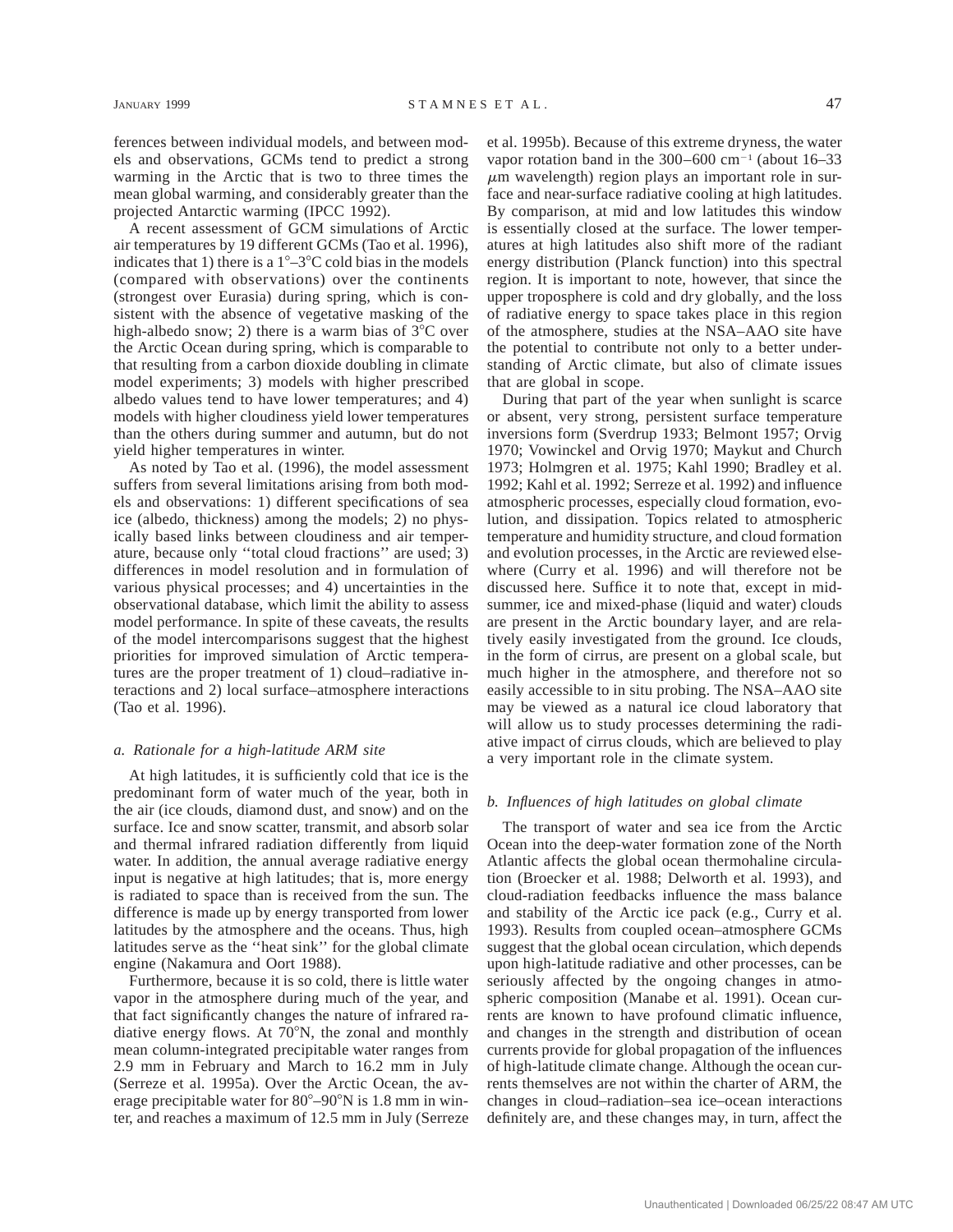global ocean circulation (Koerner 1973; Barry et al. 1993).

Snow–ice albedo feedback influences regional and even global radiant energy flows (e.g., Budyko 1969; Spelman and Manabe 1984; Dickinson et al. 1987; Ingram et al. 1989). Snow and ice have high reflectance (albedo) in the visible portion of the electromagnetic spectrum, where most of the solar radiation transmitted to the earth's surface resides (e.g., Wiscombe 1975; Warren and Wiscombe 1980; Wiscombe and Warren 1980; Warren 1982; Shine 1984). When the snow and/or ice melts, the albedo falls precipitously, resulting in the absorption of much more of the incident energy from the sun at the surface, and the reflection of a smaller fraction back to the atmosphere. The decrease in albedo tends to further heat the surface, accelerate the melting, and thus lead to the absorption of yet more energy, thereby giving positive feedback.

The secondary aspects of this feedback, which influence its net effect, are poorly understood. For instance, melting may result in increased cloud formation, which may change the snow–ice albedo feedback, since clouds have high albedo as well. However, clouds also trap thermal infrared radiation, leading to a warming. The net effect of changes in cloudiness (warming or cooling) depends on cloud microphysical properties such as cloud phase (ice and/or liquid water); ice–droplet particle size; vertical distribution; and macrophysical properties, such as cloud morphology (cloud shape and broken cloudiness), cloud location (base altitude and physical thickness), and cloud liquid–ice water spatial distribution (horizontal as well as vertical inhomogeneity). The present state of knowledge does not permit us to ascertain even the sign of the cloud feedback (warming or cooling). It is generally believed that low clouds (boundary layer stratus) lead to cooling (the albedo effect dominates over the infrared cloud greenhouse effect) whereas the opposite situation seems to prevail for high clouds (cirrus).

In the Arctic, the cloud–radiation feedback is further complicated by the presence of high-albedo snow–ice surfaces, and the scarcity of sunshine through the long winter. This leads to reversal of the feedback for low clouds (warming rather than cooling) except for about one month, around summer solstice, when the sun is higher and the albedo is lower than during the rest of the year [see Curry et al. (1996) for a discussion of a variety of feedback mechanism operative in the Arctic]. It is important to keep in mind, however, that the icealbedo and the cloud-radiation feedbacks seem to be inextricably linked to one another (as well as to other feedback mechanisms involving temperature, water vapor, etc.); studying one in isolation from the others may be quite misleading.

About 33% of the global carbon is presently immobilized in the active layer and permafrost underlying about 20%–25% of the earth's land surface. In fact, a recent study notes that the carbon stored in the upper permafrost and active layer of northern ecosystems is equivalent to 60% of the 750 Gt of carbon now in the atmosphere (Weller et al. 1995). The permafrost temperature has increased about  $2^{\circ}-4^{\circ}$ C during the last 40– 80 yr on the North Slope of Alaska (Lachenbruch and Marshall 1986), while the mean air temperature during the same period was about  $-12.1 \pm 1.1^{\circ}$ C (Zhang and Osterkamp 1993). Changes in seasonal snow cover may account for the permafrost surface warming (Zhang and Osterkamp 1993). Recent measurements (1983–93) indicate that the permafrost surface temperature cycled consistently with the 10–11 yr sunspot cycle (Osterkamp et al. 1994). A multidecade record of active layer variations at Barrow, Alaska, shows that warm–dry and warm–moist summers produced deep thaws in some years and shallow thaws in others (Brown et al. 1994). Summer air temperature, rainfall, and soil moisture data do not adequately explain the thaw variations, and it appears that interannual differences in surface energy regimes and canopy–soil properties play important roles in modifying the active layer thickness (Brown et al. 1994). Potential thawing of the permafrost is hypothesized to cause the release of carbon in the form of greenhouse gases (methane and carbon dioxide) from the tundra, making the Arctic a net source rather than a sink of atmospheric carbon (Cappellaz et al. 1993; Oechel et al. 1993), at least in warm and dry conditions. This phenomenon represents potential positive feedback.

Interpretation of satellite remote sensing data, to quantify the distribution and character of high-latitude clouds, snow and sea ice, is an important, but poorly solved problem. Satellite data have proven to be invaluable for both global climate monitoring and climate process studies, but the quality of current analysis of satellite datasets for the polar regions under cloudy conditions is limited more by the method of analysis rather than the measurements (Rossow 1995). Thus, the analysis of high-latitude remote sensing data under cloudy conditions is impeded by an array of interpretation problems related to the lack of appreciable contrast between clouds and the underlying surface in visible, thermal, and microwave channels (e.g., Curry et al. 1996; Jeffries and Dean 1994, and references therein; Raschke et al. 1992; Rossow and Garder 1993). Nevertheless, progress is being made in the analysis methods applicable to polar regions (e.g., Carsey 1993; Dutton et al. 1991; Francis 1994; Han et al. 1999; Hahn et al. 1995; Key and Barry 1989; Key and Haeflinger 1992; Robinson et al. 1992; Rossow and Zhang 1995; Serreze et al. 1992; Yamanouchi and Kawaguchi 1992).

Measurements of snow and sea ice extent, snow depth, and sea ice concentration are possible (see Hall 1988 and Barry et al. 1993 for detailed reviews) with visible, near-infrared, or passive microwave sensors on satellites. For example, assessments of snow extent, derived from the National Oceanic and Atmospheric Administration (NOAA) visible and near-infrared imagery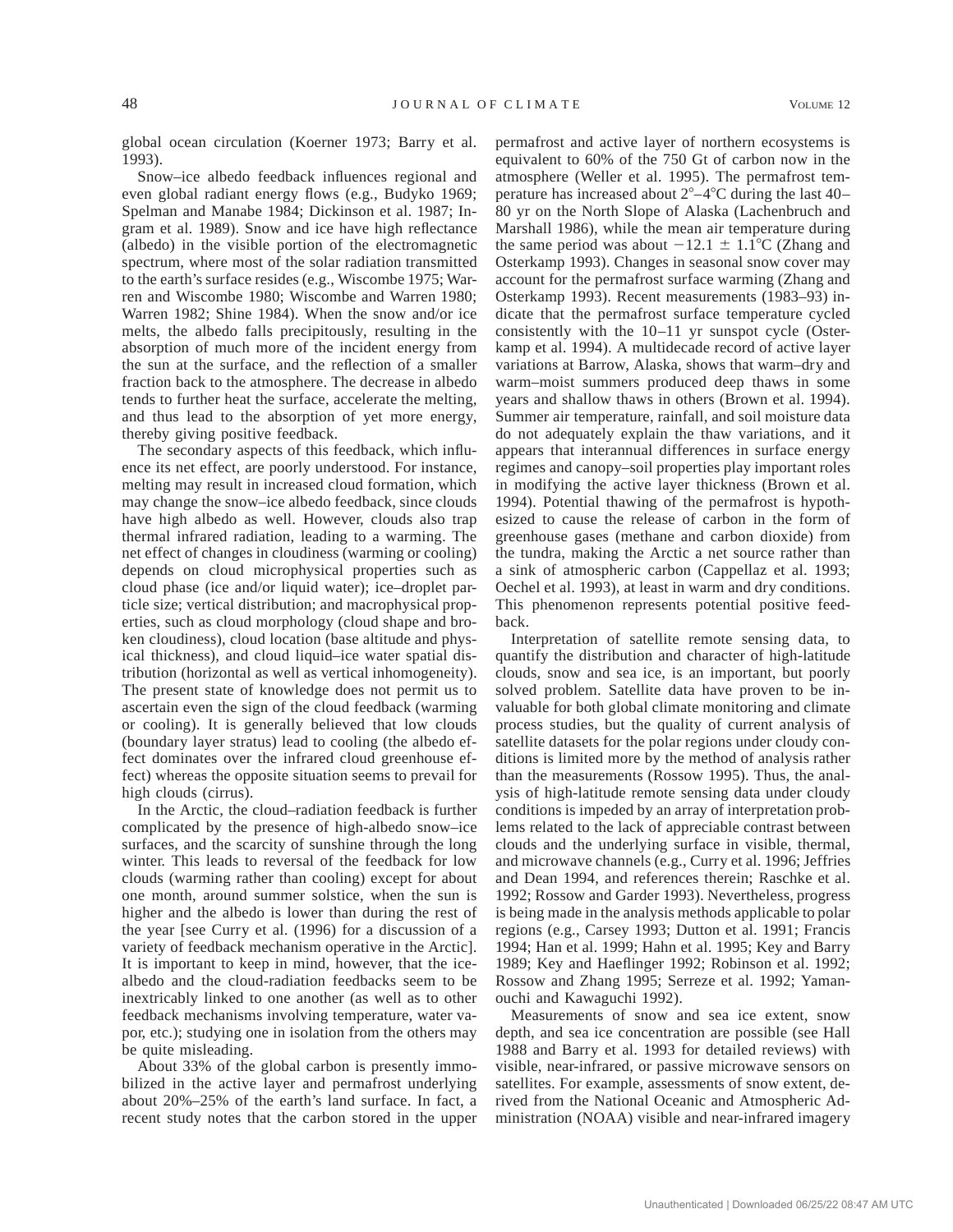under cloud-free conditions, have been available for 25 yr (e.g., Kukla and Kukla 1974; Matson et al. 1986; Robinson et al. 1993). Likewise, passive microwave sensors have proven useful for monitoring snow extent and water equivalent, through cloud cover and darkness (Rango et al. 1979; Kunzi et al. 1982; Foster et al. 1984; Goodison et al. 1986; Chang et al. 1987), although there are problems related to the detection of thin dry snow (producing insufficient signal to differentiate it from the underlying surface), and shallow wet snow (having an emittance similar to bare, wet ground).

Major satellite sensors used for sea ice research (Barry et al. 1993) include visible and thermal-band imagery obtained by the NOAA Advanced Very High Resolution Radiometer (AVHRR) (1.1–1.4 km resolution), Landsat (30–80 m resolution), and the Defense Meteorological Satellite Program (DMSP) (0.6–2.4-km resolution). DMSP imagery has provided nearly daily coverage (Arctic-wide) since 1974 (Barry et al. 1993). Likewise, passive microwave remote sensors have provided lowresolution (25 to 100 km) Arctic-wide coverage of ice concentrations with an accuracy of about 5%–10% in fall, winter, and spring, and 10%–20% in summer (Barry et al. 1993). The lesser accuracy is caused by summer melt affecting the microwave signal (Onstott et al. 1987; Steffen et al. 1993). Recent analyses of satellite passive microwave imagery indicate a significant decrease in Arctic sea ice extent during the period 1978–87, followed by a more rapid decrease from 1987 to 1994 (Johannessen et al. 1995).

#### **2. NSA–AAO critical questions**

The planned NSA–AAO site studies address scientific issues that relate, both directly and indirectly, to our ability to answer the following critical questions, as well as most other important questions concerning Arctic climate:

• Will the perennial Arctic ice pack survive the ongoing changes in atmospheric composition?

The magnitude of the predicted surface temperature changes in the Arctic raises a real issue as to whether the perennial Arctic ice pack would remain perennial if the predicted changes were, in fact, realized. Disappearance of the ice pack for even part of the year would have a major secondary impact on the climate of at least the Northern Hemisphere.

• What will be the net effect of the atmospheric changes on the strength of the high-latitude global ocean circulation pumps?

Any significant impact on ice pack formation and extent or on ice transport through the Fram Strait would likely have a significant influence on the global thermohaline circulation, and hence, on global climate.

• Why do current GCMs fail in reproducing observed temperature trends over the Arctic Ocean?

Current GCMs predict that the greenhouse warming will be greatest over the Arctic Ocean and smaller over the Arctic land. Just the reverse has been observed over the last few decades (Chapman and Walsh 1993; Kahl et al. 1993; Walsh 1993). The explanation may be as simple as inadequate GCM vertical resolution near the surface, but that is by no means certain. The inadequacy of the historical database on surface air temperatures over the Arctic Ocean may have contributed to the apparent discrepancy. What is certain is that high-latitude processes, controlling cloud formation/dissipation, seasonal freezing/thawing of the active layer and permafrost, and precipitation–snow cover, are poorly simulated in the present generation of GCMs.

These critical questions can be addressed in terms of the primary and secondary issues discussed below. The primary issues deal with specific high-latitude processes and the need to incorporate those accurately in global climate models, while the secondary issues concern studies of general interest to ARM that can conveniently and efficiently be conducted at the NSA–AAO site.

## **3. NSA–AAO primary scientific focus: Highlatitude phenomena**

The primary objective of the NSA–AAO site is the elucidation of high-latitude processes in such a way that their physical description can be accurately and costeffectively incorporated into global climate models or GCMs. These models include parameterizations of a variety of physical, chemical, and biological processes occurring in the coupled atmosphere–surface–subsurface system (over land and ocean), that, taken together and working in concert, are designed to simulate the climate system, with all its relevant feedback mechanisms that dominate climate regionally (e.g., at high latitudes) as well as globally.

It is widely recognized that the melting of snow and ice cover results in an abrupt change in surface albedo, and that this change triggers a whole family of feedback mechanisms. It is not so widely recognized that the initiation and rate of melting is most strongly influenced by downwelling longwave radiation, which at high latitudes is itself dominated by the extent and character of cloud cover, and influenced to a lesser extent by the water vapor profile (Curry et al. 1993; Curry 1995; Curry et al. 1995; Zhang et al. 1996, 1997). Hence, clouds play a critical role in nearly all high-latitude feedback mechanisms, as modulators of the timing and rate of change of surface albedo. In addition, at high latitudes, cloud cover tends to be stratified, nearly continuous [with 90% total cloud cover during summer (Huschke 1969) and 80% in winter (Curry and Ebert 1992)], and persistent, and hence plays an even larger role in influencing radiative energy transfer than in most other lo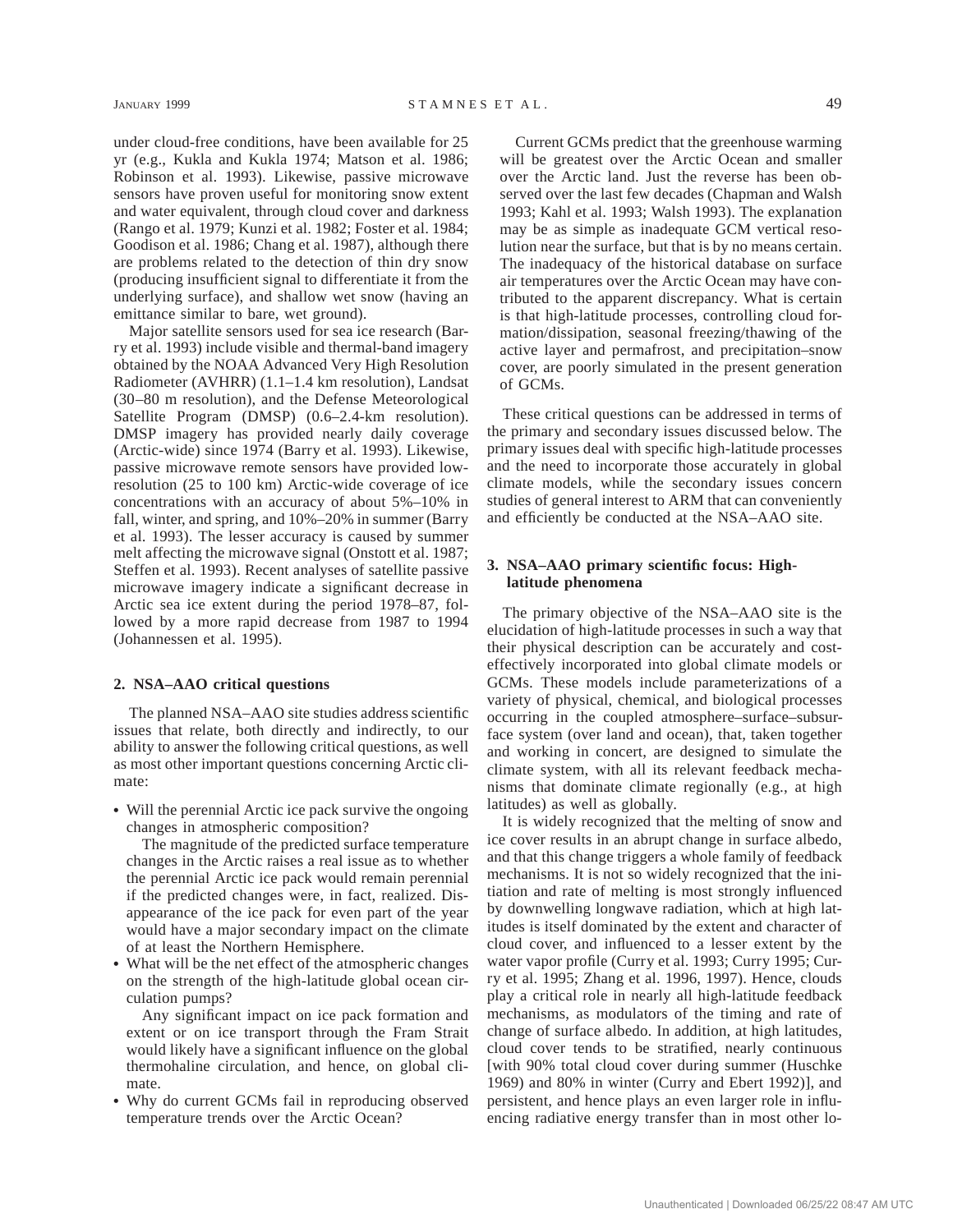cales. Thus, accurate modeling of radiative energy flows in the presence of clouds is critical.

For climate modeling purposes, the correct modeling of cloud formation, evolution, and dissipation so that the appropriate cloud appears at the right place at the right time, is just as important as modeling radiative transport in the presence of prescribed clouds. At high latitudes, however, ice clouds are present much of the year. This fact complicates cloud modeling considerably. Processes controlling cloud formation–evolution are, in general, poorly understood, particularly in relation to the formation and evolution of ice clouds [see Curry et al. (1996) for a review].

Contrary to what might be anticipated, the Arctic atmosphere is polluted, especially in late winter. Although the total magnitude of the Arctic pollutant sources is modest, pollutant removal from the Arctic atmosphere by natural processes, at this time of year, is very slow. This slow removal leads to significant direct perturbation of the radiation budget (Shaw et al. 1993). Aerosol influences cloud condensation, evolution, and evaporation, and hence, cloud optical properties (Twomey et al. 1984).

Surface albedo has a pronounced impact on radiative transfer through the atmosphere under both clear and cloudy sky conditions (Warren and Wiscombe 1980; Wiscombe and Warren 1980; Warren 1982; Wendler 1986; Grenfell and Maykut 1977; Jin et al. 1994), but high surface albedo has a striking impact on the effects of clouds. Since the albedo of snow is typically greater than the albedo of cloud, clouds over snow-covered surfaces may decrease the fraction of shortwave radiation reflected to space (Tsay et al. 1989), which is just the reverse of their effect over lower-albedo surfaces. So when the snow melts, this cloud feedback may *change sign.* Thus, there is a need to model/parameterize accurately the radiative properties of high latitude surfaces for inclusion in GCMs.

Clouds do not absorb visible wavelengths, but do absorb those in the near-infrared range, and snow and ice have greater spectral reflectance in the visible than in the near-infrared. Thus, clouds as well as snow–ice surfaces absorb selectively in the near-infrared. This implies that the integrated surface albedo under overcast conditions exceeds the clear-sky value (Grenfell and Maykut 1977; Grenfell and Perovich 1984; Choudhury and Chang 1981; Shine and Henderson-Sellers 1985). The importance of the surface is underscored by recent observational findings indicating that interannual variations of snow cover are, to a large extent, responsible for the interannual variability of surface air temperature over northern land areas, especially during spring (Groisman et al. 1994).

Satellite remote sensing plays a crucial role in characterizing the atmosphere and the underlying surface, broadening the understanding of energy flows over large areas, and extending what is learned at ARM sites to the earth as a whole. Satellite remote sensing depends critically upon an accurate understanding of radiative transfer throughout the atmosphere–surface system. Hence, improvement of high-latitude satellite remote sensing is a relevant and important scientific objective of the North Slope of Alaska ARM site. Snow and icecovered surfaces greatly complicate satellite remote sensing data interpretation. In particular, cloud retrieval results are uncertain because the very low temperature and albedo contrasts in the Arctic make cloud identification from space very difficult (Rossow and Garder 1993; Rossow 1995). A new analysis of surface observations of cloudiness indicate an increase in wintertime cloud cover, while a revised satellite cloud detection algorithm, using 3.7  $\mu$ m in addition to visible (0.6  $\mu$ m) and infrared (11  $\mu$ m) radiances (Yamanouchi and Kawaguchi 1992), suggests an increase in summertime cloudiness.

The major scientific objectives for the NSA–AAO site are to provide

- improved treatment of radiative transfer in the coupled atmosphere–snow–ice–surface (land–ocean) system including horizontally inhomogeneous clouds over horizontally inhomogeneous snow–ice–soil–water surfaces;
- improved treatments of the radiative effects of mixed phase and ice phase clouds, aerosols, and cloud-aerosol mixtures;
- improved description of basic cloud microphysical properties and how they are influenced by atmospheric thermodynamics and aerosol characteristics;
- better understanding of the relative importance of surface and advective fluxes of moisture in the formation of clouds and the sensitivity of the boundary layer clouds to large-scale vertical motion;
- better understanding of the interactions among turbulence, radiation, and cloud microphysical processes in the evolution of the cloudy atmospheric boundary layer.

### **4. NSA–AAO secondary scientific focus: Other accessible climate-relevant phenomena**

The North Slope of Alaska ARM site offers attractive opportunities to study certain phenomena that are believed to be important to the achievement of ARM goals, but are not specific to high latitudes. These phenomena form a secondary focus for the NSA–AAO.

On average, marine stratus covers 18% of the earth's surface (DOE 1991). Since it occurs mostly over open water, it greatly increases the albedo of most of the regions of the earth it covers. The importance of this fact was recognized by the ARM Locale Recommendation Team in recommending that an eastern ocean margin (marine stratus) locale be developed as one of five primary CART sites. Now that only three primary CART sites will be established, it would be helpful to the achievement of ARM objectives if the issues as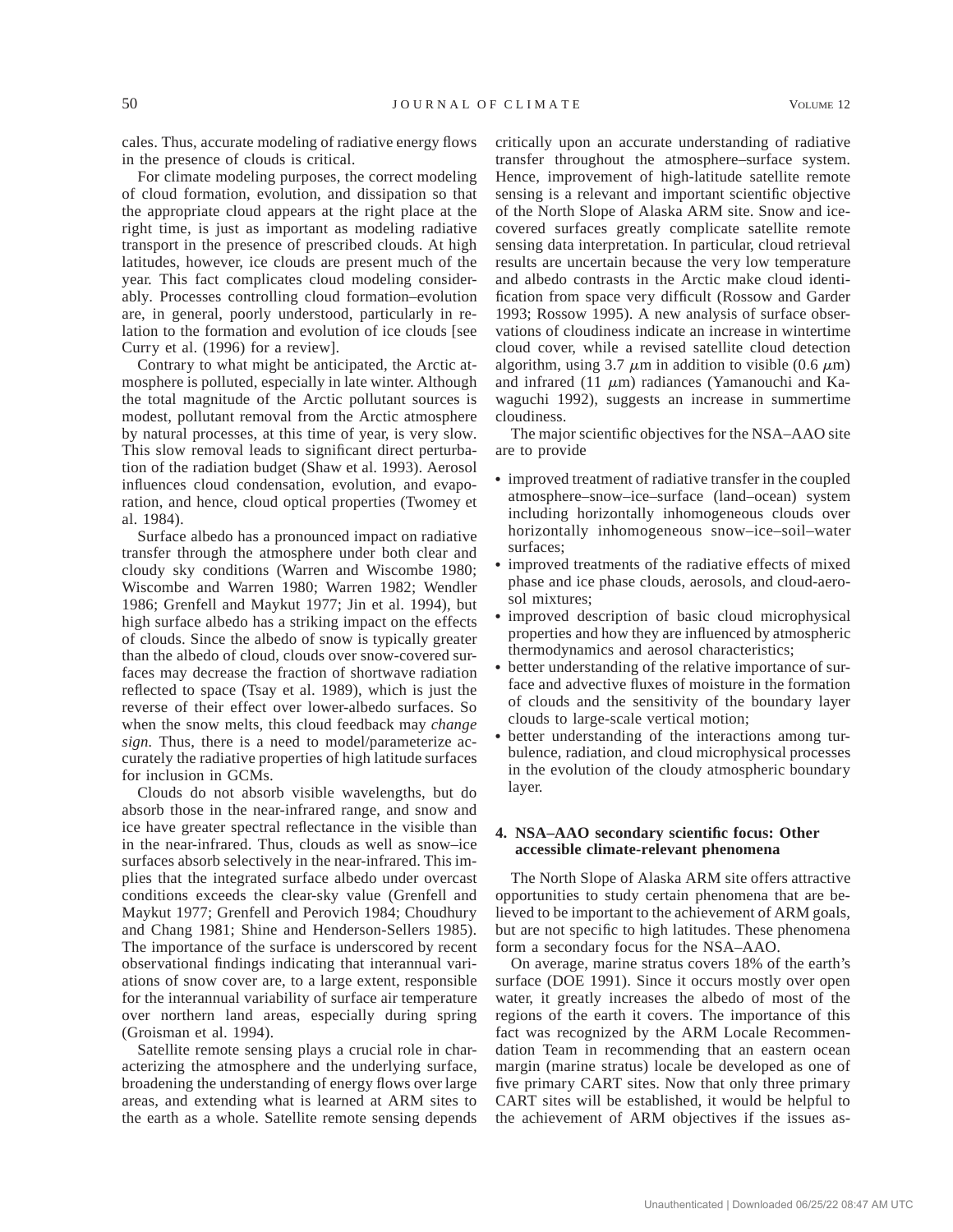sociated with marine stratus were addressed, to the extent possible, at the NSA–AAO site. Because stratus is common on the North Slope of Alaska throughout the year, the NSA–AAO site is well positioned to address these issues.

Ice-phase clouds are important globally, not just regionally. However, at lower latitudes, ice-phase clouds occur almost exclusively at high altitudes, where they are much less accessible to researchers. The frequency of occurrence of winter Arctic stratus clouds in the NSA–AAO locale makes ice clouds both climatologically important and relatively easy to study.

The ARM locale recommendation team argued that the high-latent and sensible heat fluxes and their resulting effects in the Gulf Stream merited special study. The Gulf Stream was the fifth recommended primary ARM site. While the NSA–AAO locale does not exhibit such high-latent and sensible heat fluxes over the entire region, open water associated with leads and polynyas do exhibit extraordinarily high fluxes locally in winter. Leads consist of linear open water or thin ice features that are typically 10–1000 m wide, but that may exceed 10 km near coasts. Polynyas consist of large nonlinear areas of open water and thin ice occurring throughout the pack ice. Polynyas may also form along coasts in connection with offshore winds (Barry et al. 1993). Thus, especially in connection with lee polynyas, which occur conveniently close to shore, the NSA–AAO site offers an attractive opportunity for studying these phenomena. Recent studies of fluxes from leads are reported by Alam and Curry (1997).

Sharp transitions offer special challenges to all models, especially spectral models (W. Budd 1994, personal communication). The ARM Locale Recommendation Team had suggested that a secondary ARM site be selected to address these challenges (DOE 1991). Because the NSA–AAO site encompasses the Arctic Coast, it is appropriate for this task as well.

### **5. Selected topics relevant to NSA–AAO research needs**

## *a. The need for spectral radiation measurements covering the 400–600 cm<sup>-1</sup> window*

Identification of longwave radiative transfer problems of global significance that can be conveniently investigated at the NSA CART site, is most easily accomplished by examining the basic physics that control the radiative heating (or cooling) rate. In the context of global climate, significant loss of radiative energy to space takes place in the cold and dry upper troposphere. During the Arctic winter, the near-surface temperature and water vapor concentrations are similar to those of the upper troposphere everywhere on Earth. Thus, the NSA CART site offers the opportunity to study processes contributing to cooling of the planet on a global scale. Since ''cooling-to-space'' dominates the tropospheric cooling everywhere, it is most appropriate to inspect the terms in the equation for the cooling to space, written as

$$
C_{\nu}(z) = \pi B_{\nu}(z) \frac{dT_{\nu}(z_{\nu}, z)}{dz}, \qquad (1)
$$

where  $B_n$  is the Planck function at the temperature  $T$ , at altitude *z* for the spectral interval from wavenumber *n* to  $\nu + d_{\nu}$ , and  $T_{\nu}$  is the flux transmittance. For discussion purposes  $T<sub>n</sub>$  may be written as

$$
T_{\nu}(z_t, z) = e^{-\tau_{\nu}(z)}, \tag{2}
$$

where  $\tau_{y}$  (*z*) is the "effective" optical depth of the atmosphere above *z,* defined as

$$
\tau_{\nu}(z) = c \int_{z}^{z_{t}} k_{\nu} \rho_{a} dz', \qquad (3)
$$

where  $k_{y}$  is the monochromatic absorption coefficient,  $\rho_a$  is the density of the absorber, and *c* is an optical depth dependent coefficient to account for the appropriate integration over zenith angle. Thus, the most important quantities are the strength of absorption  $(k_n)$ , the absorber amount  $(\rho_a)$ , the spectral position  $(\nu)$ , and the temperature *T.* The vertical temperature gradient is also important, particularly for the strong inversions that often occur during the Arctic winter. However, those effects are not discussed herein.

For an isothermal, hydrostatic atmosphere, in which the absorber density decreases exponentially with *z,* the altitude of maximum cooling to space occurs where the optical depth  $\tau_{\nu}(z) = 1$  or, at the surface, if  $\tau_{\nu}(0) \leq 1$ . As the temperature decreases, the Planck function at a given  $\nu$  decreases, and the maximum of the Planck function shifts to smaller  $\nu$  (Wien's displacement law).

We now examine the distribution of clear-sky radiative heating (Fig. 1), calculated by a detailed line-byline radiative transfer model (Clough et al. 1992) using the McClatchey et al. (1971) sub-Arctic summer and winter atmospheric profiles as input. The difference between sub-Arctic and midlatitude conditions is shown in Fig. 2. Figure 1 shows little cooling in the troposphere below about 3 km, at wavelengths between 0 and 400  $cm^{-1}$  (strong water vapor absorption), 600–750 cm<sup>-1</sup> (strong carbon dioxide absorption), and for  $\nu \ge 1500$  $cm^{-1}$  (strong water vapor absorption and/or small B<sub>v</sub>). The maximum spectral cooling is in the middle and upper troposphere and occurs in the pure rotational portion of the spectrum for  $\nu < 400$  cm<sup>-1</sup> where as little as 0.1 cm precipitable water or less makes the atmosphere below about 3 km completely opaque. The spectral heating from 1000 to 1100  $cm^{-1}$  in the upper troposphere and lower stratosphere is governed by the distribution of ozone and the temperature profile (this can not be explained in terms of cooling to space). The spectral cooling from 600 to 750 cm<sup>-1</sup> in the upper troposphere and lower stratosphere is governed by the spectral properties of carbon dioxide.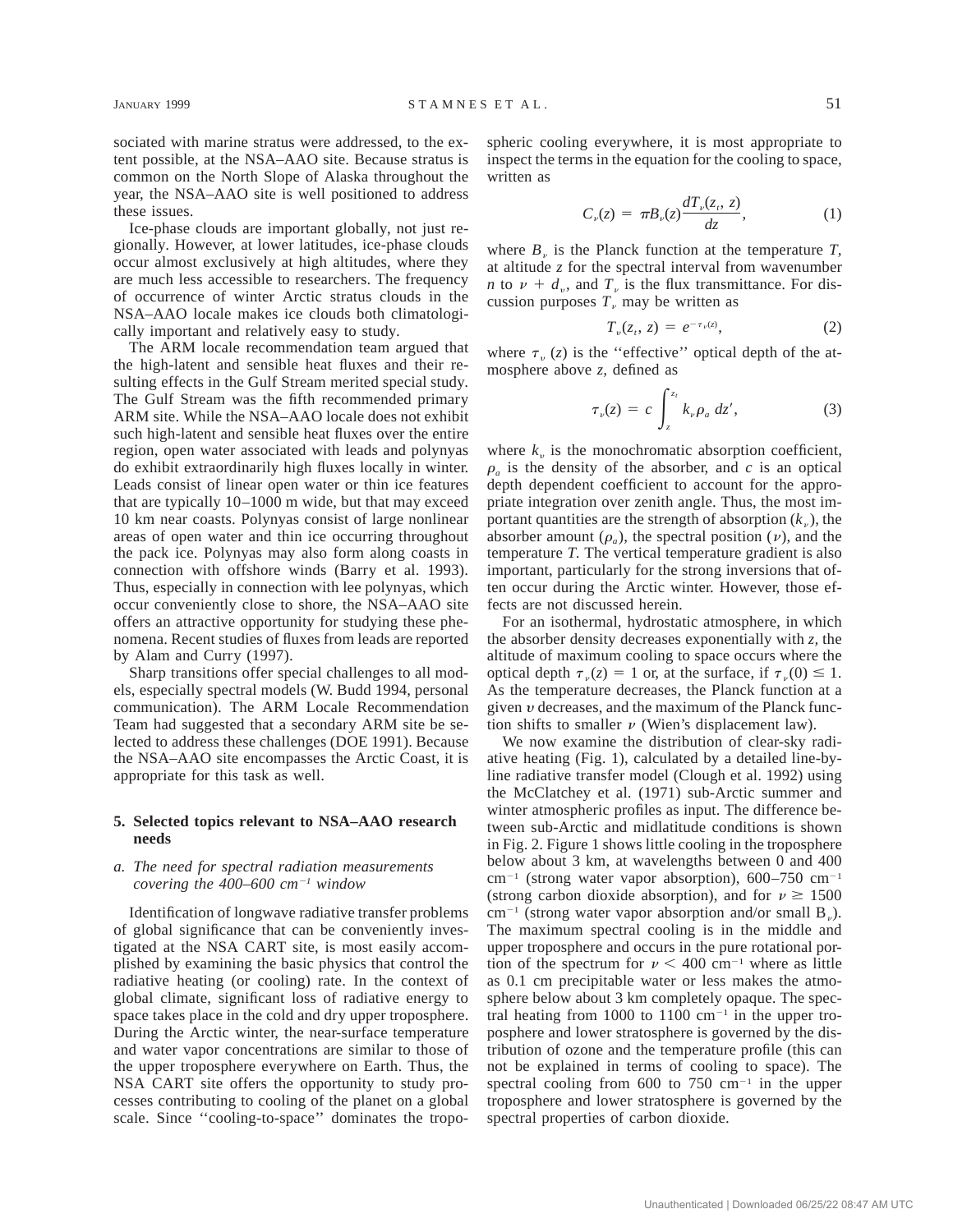

# Heating Rate (0.01 K/day)

FIG. 1. Clear-sky spectral radiative heating rate for the sub-Arctic summer and winter model atmospheres.

Since the NSA–AAO CART site will be concerned primarily with observations from the surface, it is important to examine the near-surface cooling in some detail. Summer cooling in the troposphere below about 3 km is controlled primarily by the atmospheric window region between about 750 and 1250  $cm^{-1}$  because the optical depths in this region are small and the Planck function is relatively large. The magnitude of the cooling in this portion of the spectrum decreases between summer and winter because of the temperature decrease and the accompanying decrease in the water vapor amount. Note that the sub-Arctic cooling rates in this spectral region are typically lower than those for midlatitudes because of the decreased water vapor amount (summer and winter) and decreased temperature (winter).

The maximum spectral cooling during the summer and winter occurs in the strong pure rotational spectrum of water vapor between about  $250$  and  $600$  cm<sup>-1</sup>. As the water vapor amount decreases between summer and winter, the altitude of maximum cooling for a given wavelength decreases. The comparison to midlatitude winter conditions; shown in Fig. 2 shows this downward shift at all wavelengths in both seasons.

Note, however, that the spectral location of the maximum cooling for the near-surface region has shifted from the 750–1250 cm<sup>-1</sup> region to the 400–600 cm<sup>-1</sup> region. The altitude shift has occurred because the drier atmosphere has effectively opened this  $16-25 \mu m (400 600 \text{ cm}^{-1}$ ) window to the surface. Furthermore, the maximum of the Planck function has shifted to longer wavelengths as well.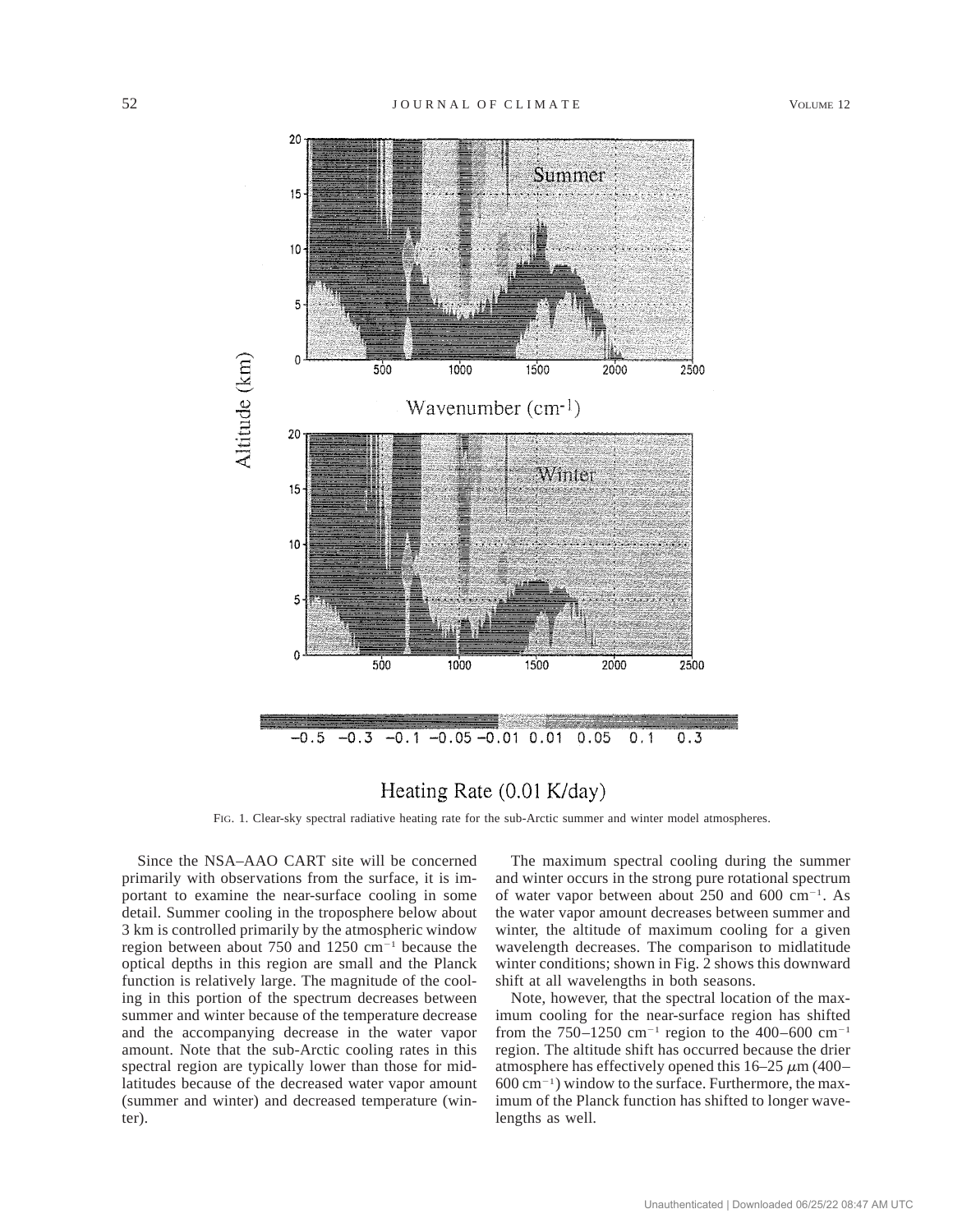

FIG. 2. Difference in clear-sky heating rates between sub-Arctic and midlatitude atmospheres.

The opening of the window and the spectral shift of the Planck function are easily seen in the model spectral distribution of the vertically downwelling radiance at the surface shown in Fig. 3. Regions of low radiance correspond to low-spectral opacity (i.e., one sees partially to space) or to a small Planck function. The smooth, continuous portions of the curve show the envelope of the Planck function for local temperatures. It is easy to visually extrapolate these across the transparent portions of the spectrum and locate the window regions.

Conditions at the planned ARM site at and near Barrow, Alaska, differ frequently from the sub-Arctic atmosphere, as is illustrated in Fig. 4. For the Barrow sounding of 28 February 1986 used in the calculations, the  $400-600$  cm<sup>-1</sup> window has opened substantially, thereby allowing the identification of spectral features to  $\nu$  < 400 cm<sup>-1</sup>. Such conditions are extremely rare for midlatitude sites.

Those interested in the surface energy budget should note that the area between the clear-sky spectrum and the Planck function at the surface temperature for the  $400-600$  cm<sup>-1</sup> interval in Fig. 4 represents about  $45\%$ of the area between the clear-sky spectrum and the Planck function in the  $800-1200$  cm<sup>-1</sup> interval. The addition of a cloud layer will result in near-Planckian radiation from the cloud base reaching the surface through the window regions, assuming clouds are approximately black. Thus, of the increased energy received by the surface as an overcast develops, about 69% will originate from the  $800-1200$  cm<sup>-1</sup> region, and 31% will come from the  $400-600$  cm<sup>-1</sup> window. There-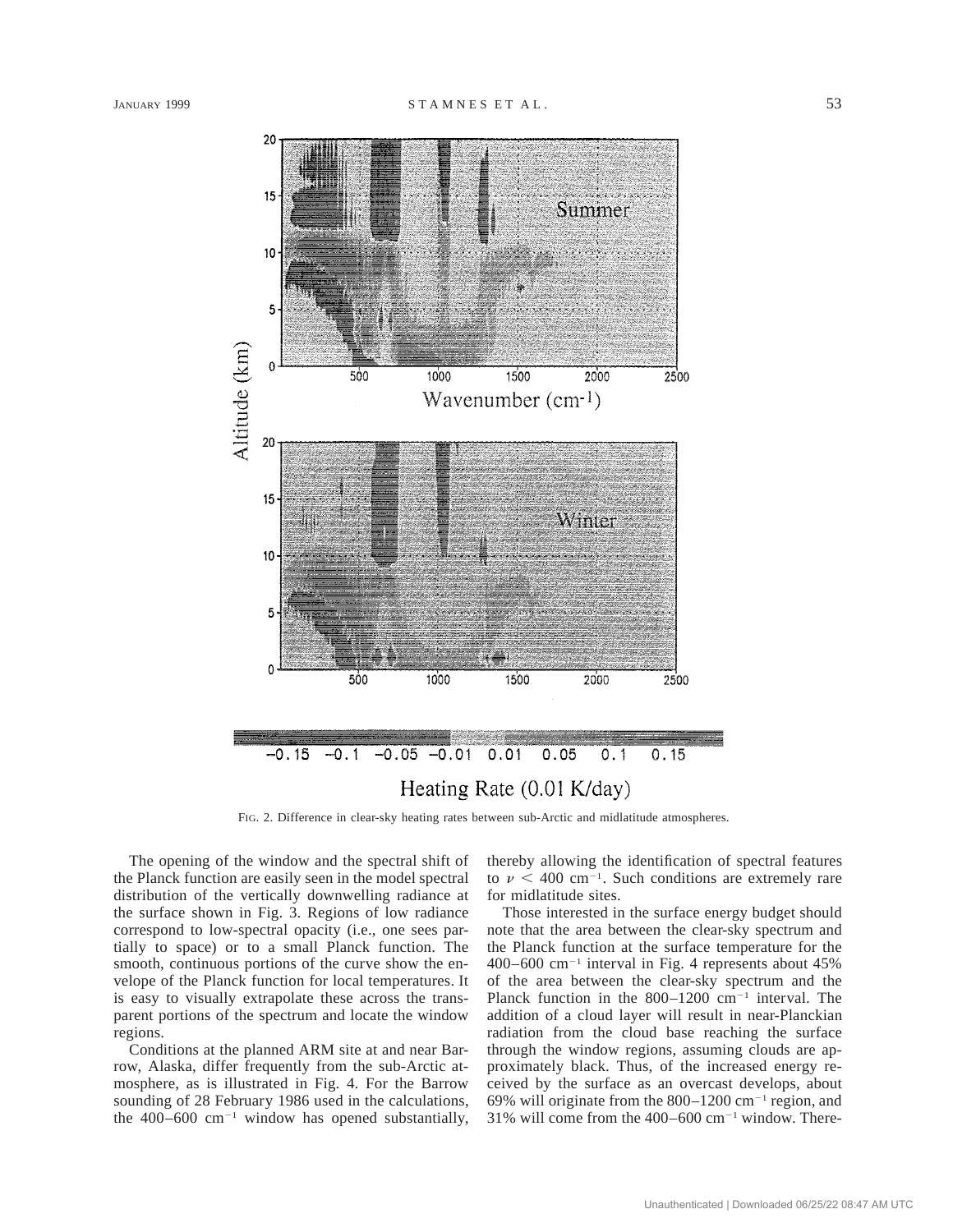

FIG. 3. Downwelling radiance at the surface computed for model atmospheres representing sub-Arctic summer and winter as well as midlatitude summer and winter.

fore, the absorption parameterizations in this region are important for both heating rate and surface energy budget considerations.

Absorption and emission in the  $400-600$  cm<sup>-1</sup> portion of the spectrum is dominated by strong water vapor lines. The parameterization of the absorption of this portion of the spectrum requires not only the specification of the strengths of the local lines, but also the shapes of the lines away from the line centers. Clough et al. (1989) have devoted considerable effort to defining the parameterization of the effects of water vapor line wings, the so-called water vapor continuum, across the entire spectrum, from the laboratory measurements of Burch (1981). The data reported by Clough et al. include temperatures only as low as 296 K for both the selfand foreign-broadened portions of the continuum. Furthermore, the continuum coefficients in this region are large and are in a region with a substantial spectral gradient. Laboratory measurement errors in this portion of the spectrum translate directly to errors in the magnitude and altitude of the cooling rate.

The observations being taken at the Southern Great Plains CART site with the Atmospheric Emitted Radiance Interferometer (AERI) cover the portion of the spectrum from about 550 to 3000  $cm^{-1}$ . Thus, this device can not see much of the  $400-600$  cm<sup>-1</sup> window region. Furthermore, comparisons of AERI observations with line-by-line calculations for cool, dry conditions at the SGP and for conditions during the Spectral Radiance Experiment (SPECTRE; Ellingson et al. 1993) show the poorest agreement of any spectral region measured by the AERI, in the region from 550 to 600 cm<sup>-1</sup>. This does not give us great confidence in our ability to calculate fluxes and cooling rates in this portion of the spectrum.

The lower temperatures and water vapor amounts typical of sub-Arctic and Arctic conditions open the 400–  $600 \text{ cm}^{-1}$  window region of the spectrum to study that



FIG. 4. Comparison between downwelling radiance computed for the sub-Arctic atmosphere and an actual sounding obtained in Barrow, Alaska.

is infrequently available in midlatitudes. This portion of the spectrum contributes strongly to the cooling of the middle troposphere at middle and tropical latitudes, and it is a significant contributor to the near-surface cooling and surface radiation budget of the Arctic. Results from SPECTRE and ARM indicate that models have significant deficiencies in this portion of the spectrum. Furthermore, the current design of the AERI instrument being used at the SGP CART site prohibits this instrument from seeing the entire  $400-600$  cm<sup>-1</sup> window.

In view of the fact that spectrally detailed observations at wavenumbers less than  $500 \text{ cm}^{-1}$  are required to validate and improve models of water vapor absorption, it appears that ARM can make a substantial contribution to improving the situation by extending the range of sensitivity of instrumentation planned for the NSA–AAO site to about  $350 \text{ cm}^{-1}$ . It should be noted, however, that along with such spectral observations must come *accurate* observations of the vertical profile of water vapor. Such observations appear to be possible only with precision frost-point hygrometers or with Raman lidar.

#### *b. Cloud–radiation feedback over the Arctic Ocean*

The cloud–radiation feedback mechanism may be described for the Arctic Ocean as follows. A perturbation to the Arctic Ocean radiation balance may arise from increased greenhouse gas concentrations and/or increasing amounts of aerosol. A perturbation in the surface radiation balance of the sea ice results in a change in sea ice characteristics (i.e., ice thickness and areal distribution, surface temperature and surface albedo). These changes in sea ice characteristics, particularly the surface temperature and fraction of open water, will modify fluxes of radiation and surface sensible and latent heat, which will modify the atmospheric tempera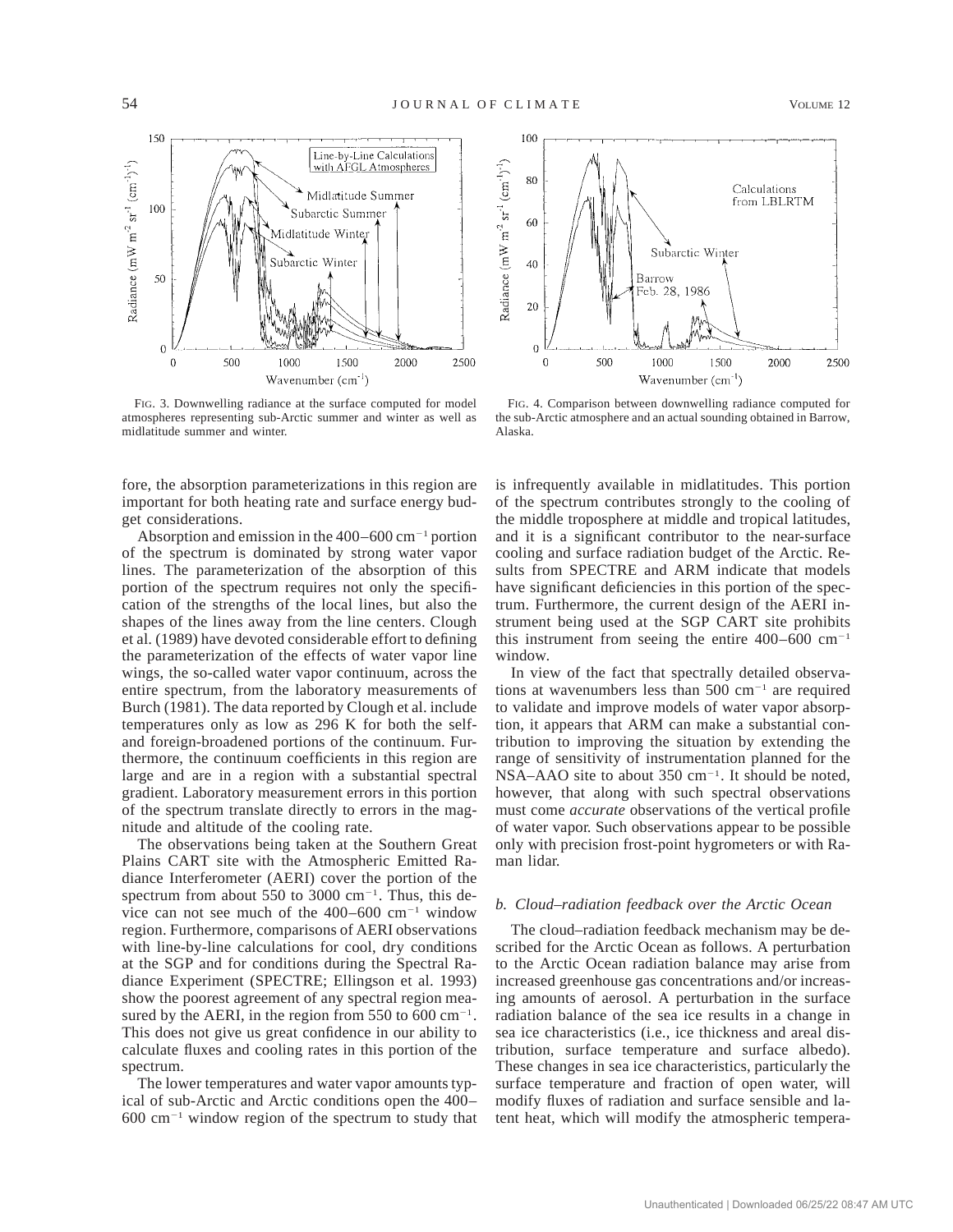ture, humidity, and dynamics. Modifications to the atmospheric thermodynamic and dynamic structure will modify cloud properties (e.g., cloud fraction, cloud optical depth), which will in turn modify the radiative fluxes.

The sensitivity of surface and top-of-atmosphere radiation fluxes to variations in Arctic cloud characteristics has been examined by Curry et al. (1993) and Schweiger and Key (1994). The net surface radiation flux increases, in the Arctic, with increased cloud fractional coverage, increased amount of cloud water (liquid and/or ice), or decreased cloud particle size. The effect of clouds on the net surface radiation flux in the Arctic is generally opposite in sign, compared with that of lower latitudes. Curry et al. (1996) estimate that the overall cloud feedback in the Arctic is positive, which is contrary to the estimated negative global cloud feedback. This reversal in sign of the cloud–radiation feedbacks in the Arctic arises from the presence of the highly reflecting snow and/or sea ice, the absence of solar radiation for a large portion of the year, low temperature and water vapor amounts, low cloud water contents, and the presence of temperature inversions. Because of uncertainties in evaluating terms such as the change of cloud fraction with a change in surface temperature, there is uncertainty in the magnitude and even the sign of some components of cloud–radiation feedback. An understanding and correct simulation of the cloud–radiation feedback mechanism require an understanding of changes in cloud fractional coverage and vertical distribution, as the vertical temperature and humidity profiles change; and changes in cloud water content, phase, and particle size, as atmospheric temperature and composition changes.

Several cloud-aerosol feedback processes in the Arctic have been proposed. Curry (1995) has proposed a positive feedback loop between aerosols and clouds in the Arctic. An increased amount of aerosol in the Arctic would increase the amount of cloud water by decreasing the production of precipitation in clouds and thus extending the cloud lifetime. An extended cloud lifetime results in an increase in cloud condensation nuclei production by gas-to-particle conversion processes that occur in the presence of liquid water drops. At the same time, an increase in sulfate aerosol may result in the effective deactivation of ice-forming nuclei, resulting in a decrease in ice water content and an associated decrease in the amount of ice crystal scavenging of the aerosol, and a relative increase in the amount of liquid water content. Thus there is a positive feedback loop between aerosols and clouds, whereby a larger aerosol concentration results in increased cloud water content, which increases the cloud production of aerosols and decreases the cloud scavenging of aerosols, resulting in a net increase in cloud aerosols beyond the original input. Blanchet and Girard (1995) have hypothesized that an increase of sulfuric acid particles would increase the efficiency of ice crystal precipitation, reducing the atmospheric water content, and the net radiation flux at the surface. Since enhanced cooling promotes condensation, a ''dehydration feedback'' is set up between condensation and the greenhouse effect, leading to an accelerated dehydration and cooling cycle during the Arctic winter. This feedback mechanism can explain in part the observed (Kahl et al. 1993) significant surface cooling and strengthening of the temperature inversion trend over the Arctic Ocean during the cold season.

Cloud–radiation feedback processes are intimately connected with the atmospheric temperature and water vapor feedbacks. A change in surface temperature will give rise to a change in atmospheric temperature and water vapor, including their vertical distribution. The changes in atmospheric temperature and humidity will alter the radiation fluxes and thus the surface temperature. Curry et al. (1995) investigated the water vapor feedback over the Arctic Ocean using 10 yr of radiosonde data obtained from the Russian drifting stations, by taking advantage of the natural variability associated with the annual cycle and the interannual variability. It was found that the water vapor feedback in the Arctic is enhanced by two processes. During the cold half of the year, the dominance of the relative humidity by ice saturation suggests that the relative humidity will actually increase in the lower atmosphere with an increase in temperature, although the length of the period over which ice saturation dominates may be decreased if atmospheric temperatures are uniformly increased over the annual cycle. This results in an enhanced water vapor feedback in the Arctic. Additionally, low moisture content results in significant radiative energy exchange in the water vapor rotation band, which enhances the magnitude of the water vapor feedback in the Arctic.

Because of the impact of clouds on the surface radiation flux and thus the state of the snow–ice surface, and the reciprocal influence of the state of the snow– ice surface on cloud characteristics, the cloud–radiation feedback processes in the Arctic are inextricably linked with ice albedo feedback processes. Ingram et al. (1989) found that cloud–ice feedbacks were very important, the clouds obscuring surface albedo exchanges and minimizing their effects. On the other hand, Rind et al. (1995) found that inclusion of cloud and water vapor feedback amplified the ice–albedo feedback. In a complex nonlinear system such as the coupled climate system, the total feedback cannot be determined simply by adding the magnitudes of individual feedback processes. Until our physical understanding of the component processes is improved, the interdependence among these feedback processes and their nonlinearities remain uncertain and unquantified.

#### *c. Arctic cloud properties determined from broadband radiometric measurements*

At Barrow, Alaska, completely overcast skies exist frequently throughout the year. The most usual cloud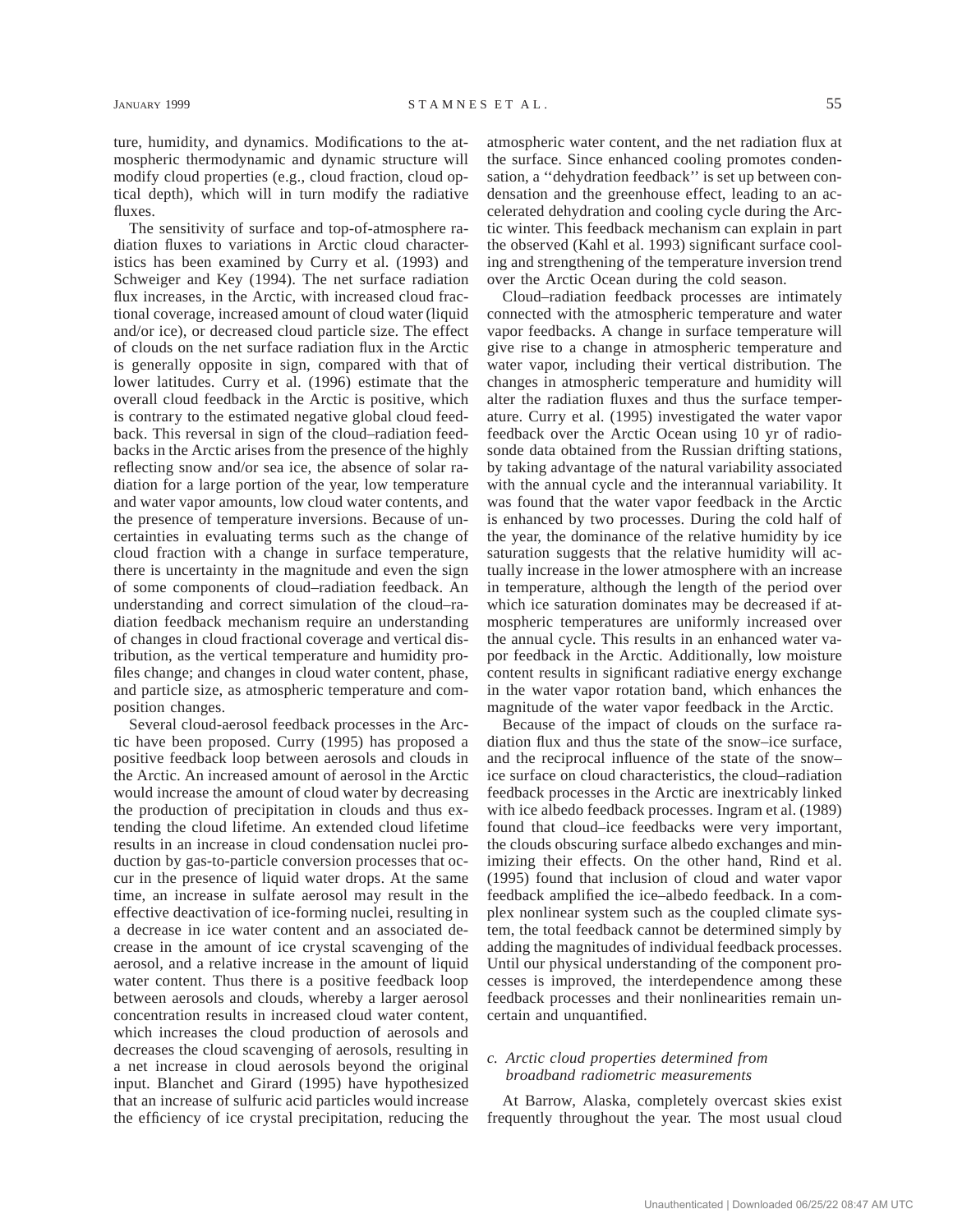

Estimated values of cloud optical thickness at Barrow, Alaska, during April-August 1988.

FIG. 5. Estimated values of cloud optical properties at Barrow, Alaska, during April–August, 1988.

types under such conditions (as determined from surface observations precluding observations of upper-layer clouds) are low stratus and fog. The NOAA/CMDL station at Barrow is equipped with Eppley pyranometers that measure downwelling solar irradiance (broadband) as well as shortwave albedo. Similar but more extensive radiometric instrumentation will also be operated at the NSA–AAO CART site. These measurements may be used in conjunction with a radiative transfer model to estimate cloud optical depth, by varying the optical depth in the model until computed downward irradiance agrees with the measured value (Leontieva and Stamnes 1994). For the period from April through August 1988 at Barrow, 68 cases of completely overcast conditions were identified when hourly averaged solar irradiances at the surface (downward and upward), as well as cloud observations and sounding data were available. From these data the seasonal behavior of the cloud optical depth was determined. The results, summarized in Fig. 5, show that there is considerable seasonal variation in cloud optical depth, with significantly thinner clouds in April than in August.

# *d. Determination of cloud properties from MFRSR data*

A new instrument deployed in the ARM program is the Multi-Filter Rotating Shadowband Radiometer (MFRSR: Harrison et al. 1994). This instrument provides spectrally resolved diffuse and direct irradiances at six wavelengths: 415, 500, 610, 665, 862, and 940 nm, all with nominal 10-nm bandwidth. A simulation of the atmospheric transmittance of these channels re-

veals that the 862-nm channel would be particularly useful for the determination of cloud optical depth (by a procedure similar to that described for the broadband measurements above), because this channel is less affected by atmospheric aerosols than the channels at shorter wavelengths and is free of molecular absorption as well. As in the case of broadband measurements, knowledge of the surface albedo is required for accurate estimation of optical depth (especially for high-surface albedo), but the narrowband channel at 862 nm is expected to give more accurate optical depth estimates, because unlike the broadband measurements it is not affected by water vapor absorption.

Algorithms have been developed and tested for determining cloud optical depths from the MFRSR data (Leontieva and Stamnes 1996; Min and Harrison 1996). Determination of cloud droplet effective radius is not possible from transmission measurements using only one channel, because a change in droplet size leads to changes in absorption and forward scattering characteristics that tend to compensate for each other so that the transmission is left almost unchanged. Independent determination of cloud optical depth (or liquid water path), from the micrometer radiometer deployed at the CART site, can be used to determine cloud droplet size (Min and Harrison 1996) using only one channel. Alternatively, simulations indicate that cloud droplet equivalent radius could be inferred from bispectral transmittance measurements (using one channel without liquid water absorption, e.g., 862 nm, and one with, e.g.,  $2.2 \mu m$ ). Thus, an additional MFRSR channel at 2.2  $\mu$ m could, in combination with the existing 862-nm channel, yield valuable information on droplet size. This suggests that it would be useful to explore the feasibility of including such a channel in the MFRSR instrument (Leontieva and Stamnes 1996).

#### *e. Radiative transfer in sea ice*

Arctic sea ice plays an important role in the global climate system. The mass balance of sea ice in the Arctic is determined by new ice growth and accretion on multiyear ice floes less the summer melt and ice export, mainly multiyear ice floes through the Fram Strait (Koerner 1973; Barry et al. 1993). The interannual variability in total ice mass is determined mainly by summer melt (Barry et al. 1993), which, in turn, is controlled primarily by the absorption of solar energy; and radiative transfer plays a crucial role in the exchange of energy between atmosphere, sea ice, and ocean. Radiation absorbed within the ice may change its internal structure and thereby modify its optical properties. These changes lead to an alteration of the radiative energy transmitted into the ocean and reflected back to the atmosphere, which, in turn, affects the stratification and circulation of the atmosphere and ocean. To understand these interactions between the atmosphere, sea ice, and ocean, it is necessary to investigate the factors that de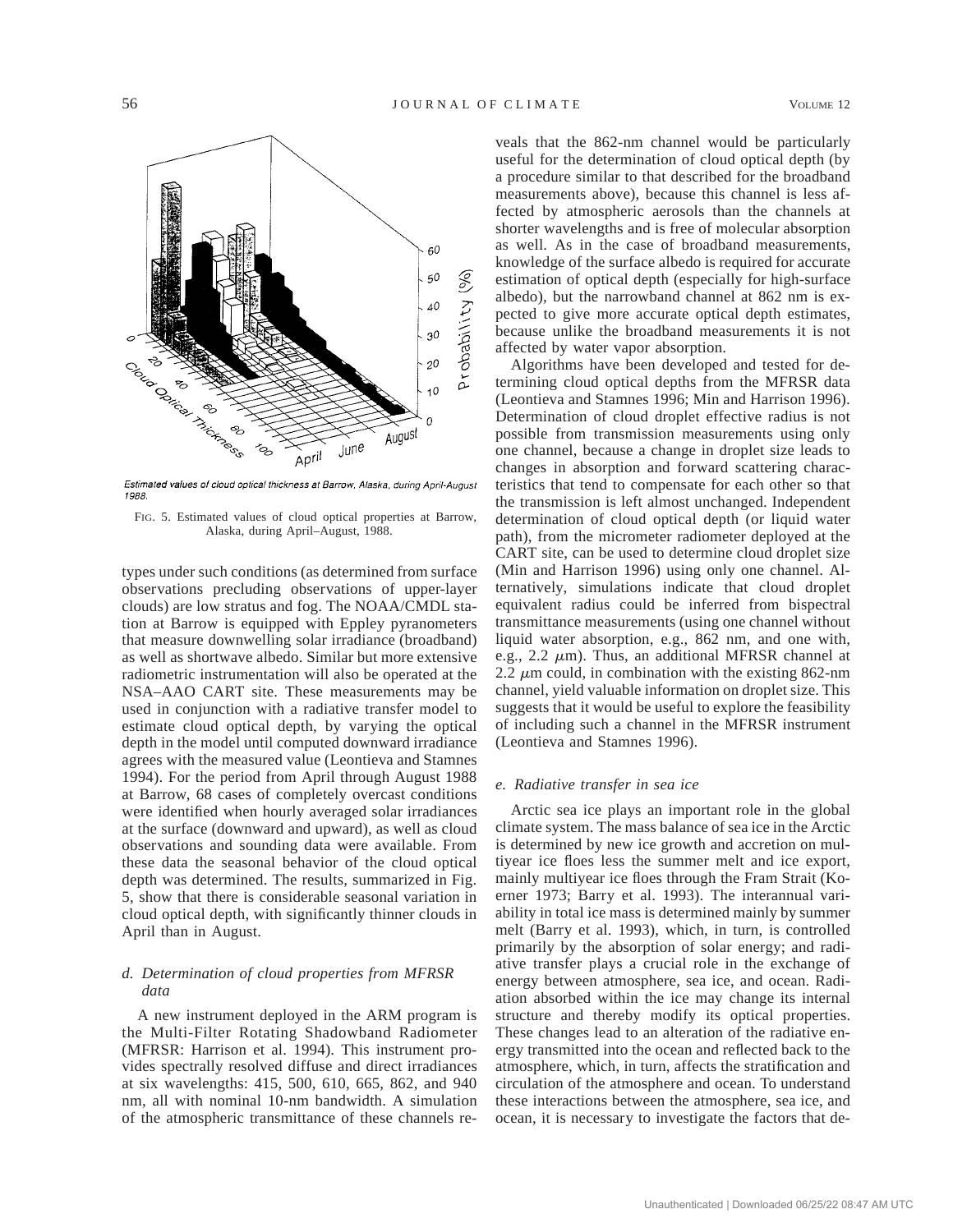termine the disposition of solar radiation within this coupled system, namely the fraction of solar energy absorbed by the ice, transmitted to the ocean, and reflected back to the atmosphere.

To study the radiative transfer process in the coupled atmosphere–sea ice–ocean system, a model has been developed that provides an accurate, self-consistent solution of the radiative transfer equation for the entire system, satisfying appropriate boundary and layer interface conditions, including the reflection and refraction at the air–ice and air–water interface (Jin and Stamnes 1994). The input parameters required by the model are observable physical properties, such as profiles of atmospheric pressure, temperature, gaseous absorbers, cloud (liquid/ice) particle size and concentration, and profiles of ice temperature, density, and salinity. Modeling results indicate that sea ice has a significant impact on the partitioning of solar radiation between the atmosphere, sea ice, and ocean (Jin et al. 1994).

These results show that 1) absorption increases with increasing ice density everywhere in the coupled system, except in the atmosphere, but decreases with increasing salinity, 2) most of the energy absorbed by the sea ice is deposited in the top 10 cm of the ice, 3) for clear skies over bare ice 50% of the total solar energy absorbed by the entire system is absorbed by the uppermost 10 cm of the ice, but clouds and snow on the ice significantly reduce this fraction, 4) beneath 50 cm in the ice, only visible radiation is left, 5) as the sea ice thickness increases, the absorption increases in the ice, but decreases in the ocean and the entire system, 6) for sea ice thickness greater than about 70 cm the total absorption (by the entire system) remains constant. Finally, we note that scattering by ice inclusions, especially air bubbles, plays a crucial role in the solar energy partitioning within the entire system. Thus, the air volume fraction in the top layer of the ice seems to be an important parameter.

#### *f. Arctic regional climate system model*

Because radiative transfer affects the distribution of diabatic heating, Arctic cloud–radiative interactions affect the atmospheric circulation and climate regionally (i.e., in the Arctic and sub-Arctic) and quite possibly in areas equatorward from the Arctic. One-dimensional cloud–radiative formulations that are developed and validated with field measurements can be implemented in three-dimensional models in order to assess the regional and global impacts. One such vehicle for regional climate assessments is the Arctic Regional Climate System Model (ARCSYM), which has recently been implemented over an Alaskan domain. The atmospheric component of ARCSYM is a version of the National Center for Atmospheric Research (NCAR) RegCM2 (Regional Climate Model, Version 2). Details of the formulation are given by Giorgi et al. (1993), although recent changes include the implementation of a more efficient semiexplicit time integration technique and, of more relevance to ARM, the radiative transfer scheme of the NCAR Community Climate Model (Version 2: CCM2). ARCSYM also includes a dynamic–thermodynamic sea ice model over the ocean and a land surface soil–vegetation) package known as BATS.1E (Biosphere–Atmosphere Transfer Scheme, Version 1E; Dickinson et al. 1992). Experiments are planned with an alternative land surface package, the Canadian CLASS formulation, designed more specifically for climates in which snow and ice play major roles. As described by Verseghey (1991), the original version of CLASS contains three soil layers with depths of 0.10, 0.25, and 3.75 m: however, the number of layers is easily expandable to include finer resolution of permafrost and active layer processes.

Recent simulations of the Alaskan domain with ARC-SYM (Lynch et al. 1995) span monthly periods during summer and winter. The resolution is 63 km, and the domain includes Alaska, the Bering region, the Gulf and Alaska, and the southern Chukchi–Beaufort Sea. An annual cycle simulation of the Alaskan North Slope at 21-km resolution is now in progress. In all cases, the model is forced laterally by time-varying observational analyses from the European Centre for Medium-Range Weather Forecasts. The early results show warm biases of several degrees Celsius in the simulated surface air temperatures. During the winter, the warm bias appears to be attributable to excessive downward fluxes of longwave radiation, which, in turn, seem to be associated with biases in the simulated cloud properties. However, during the summer, the simulated cloud–radiative interactions appear to bias the model toward anomalously low evaporation rates. It is clear that more accurate representations of the cloud–radiative interactions will be required if the surface temperatures are to be simulated with sufficient accuracy to permit meaningful model experiments with changes in snow cover, permafrost, and trace gas releases. A high priority is the implementation of high-latitude modifications to the model's radiative parameterizations and eventually cloud-radiative formulations developed in conjunction with the ARM NSA–AAO program.

## **6. NSA–AAO siting strategy: Phased implementation**

Because of anticipated budget time lines, the NSA– AAO CART site needs to be implemented in a phased manner. The phasing described here seeks to take maximum advantage of opportunities for interagency synergism as well as to make optimum use of work already done, or in progress, for earlier CART sites. It is designed so that each phase is a building block for successive phases, but also so that each phase produces results of independent value.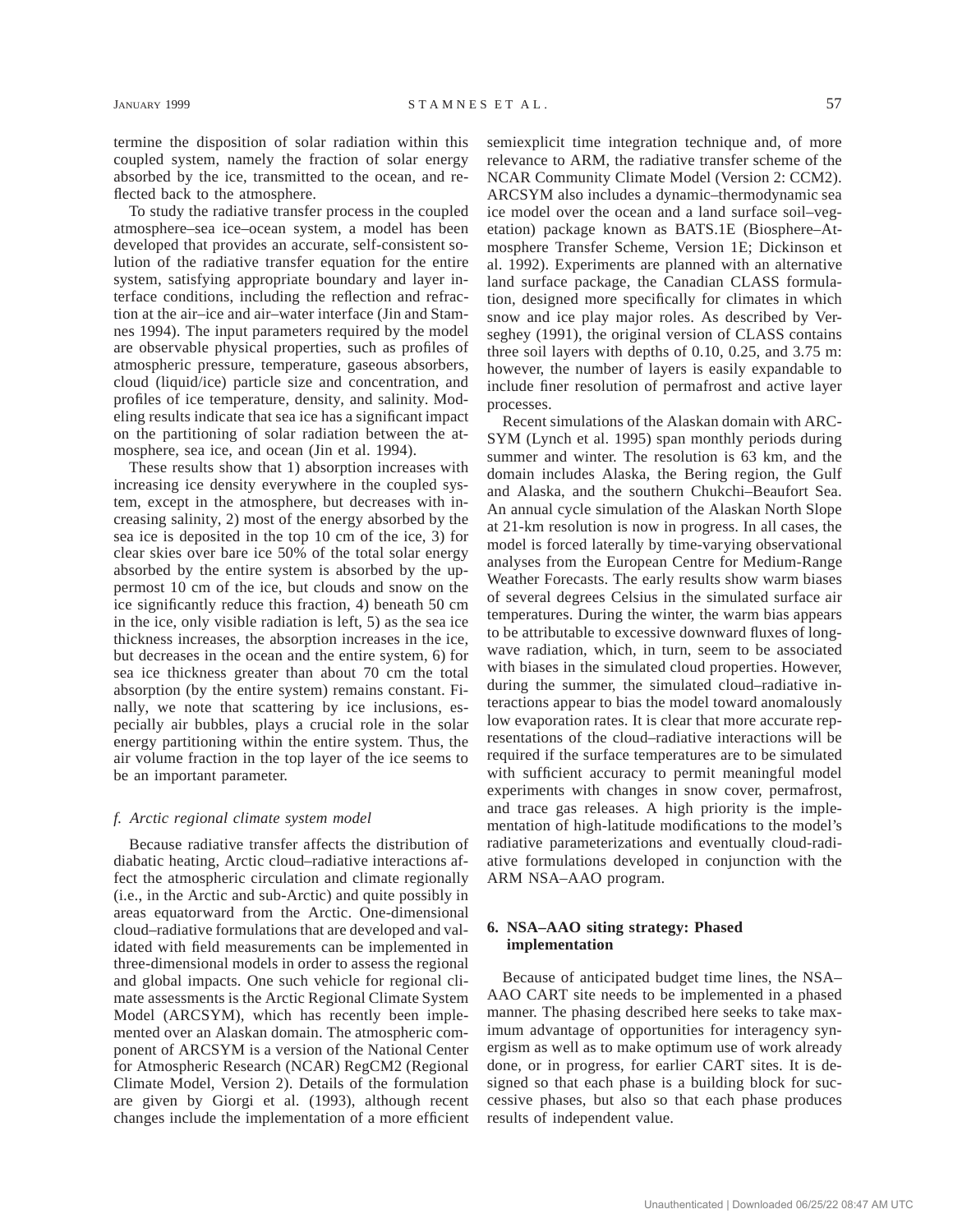

FIG. 6. North Slope of Alaska map. Asterisks mark proposed NSA–AAO instrumentation locations. Asterisks with question marks indicate candidates for the eastern boundary location, one of which is proposed to be chosen.

## *a. Phase I: Radiative transfer the perennial Arctic ice pack versus coastal environments*

Our initial focus is on radiative transfer rather than cloud evolution experiments, because the instrumentation requirements are more modest, and we can begin acquiring one class of needed data at a lesser cost while building toward acquiring the more expensive class of data. We plan to model and accurately measure highlatitude radiative quantities over both land and sea, as well as in the transition region in between. We intend to measure both radiative energy flows and the surface and atmospheric characteristics that influence them, simultaneously within the perennial Arctic ice pack, as part of the SHEBA (Surface Heat Budget of the Arctic Ocean) experiment, and from the ARM facility in the coastal environment of Barrow, Alaska. SHEBA is an interagency effort led by the National Science Foundation and the Office of Naval Research, that is focusing on climate-relevant processes in the perennial Arctic ice pack for a full annual cycle. SHEBA deployment, with ARM participation, took place in October 1997. The ARM facility was formally dedicated on 1 July 1997, and began routine data acquisition early in 1998.

# *b. Phase II: Radiative transfer, high-latitude coastal versus inland environments*

Once SHEBA ends, the phase II proposal is to move the ARM instrumentation that was part of SHEBA to a site approximately 100 km inland from Barrow, in the vicinity of the village of Atqasuk (Fig. 6). We anticipate that this inland site will have a significantly more continental character than Barrow (colder and drier in winter, warmer in summer). Taken together, phases I and II will have acquired a transect of radiometric and atmospheric/surface experimental data that should go a long way toward providing the needed understanding of radiative transfer in the Arctic as a whole.

## *c. Phase III: Cloud formation, evolution, and dissipation*

In phase III, the proposal is to broaden the focus of the NSA–AAO CART site to include high-latitude cloud formation/dissipation experiments. Such experiments must take into account the fact that clouds move. To understand how clouds evolve in time, it is necessary to have multiple instrumentation sets spread over a large area. That will involve the extended CART site: one or two more boundary facilities to the east and/or west of the Barrow–Atqasuk line; augmented automated weather stations over the enclosed area; and *perhaps* some number of data buoys deployed offshore.

## **7. NSA–AAO candidate observations and corresponding instrumentation**

While the instrument complements for the NSA– AAO coastal and inland facilities are not yet complete,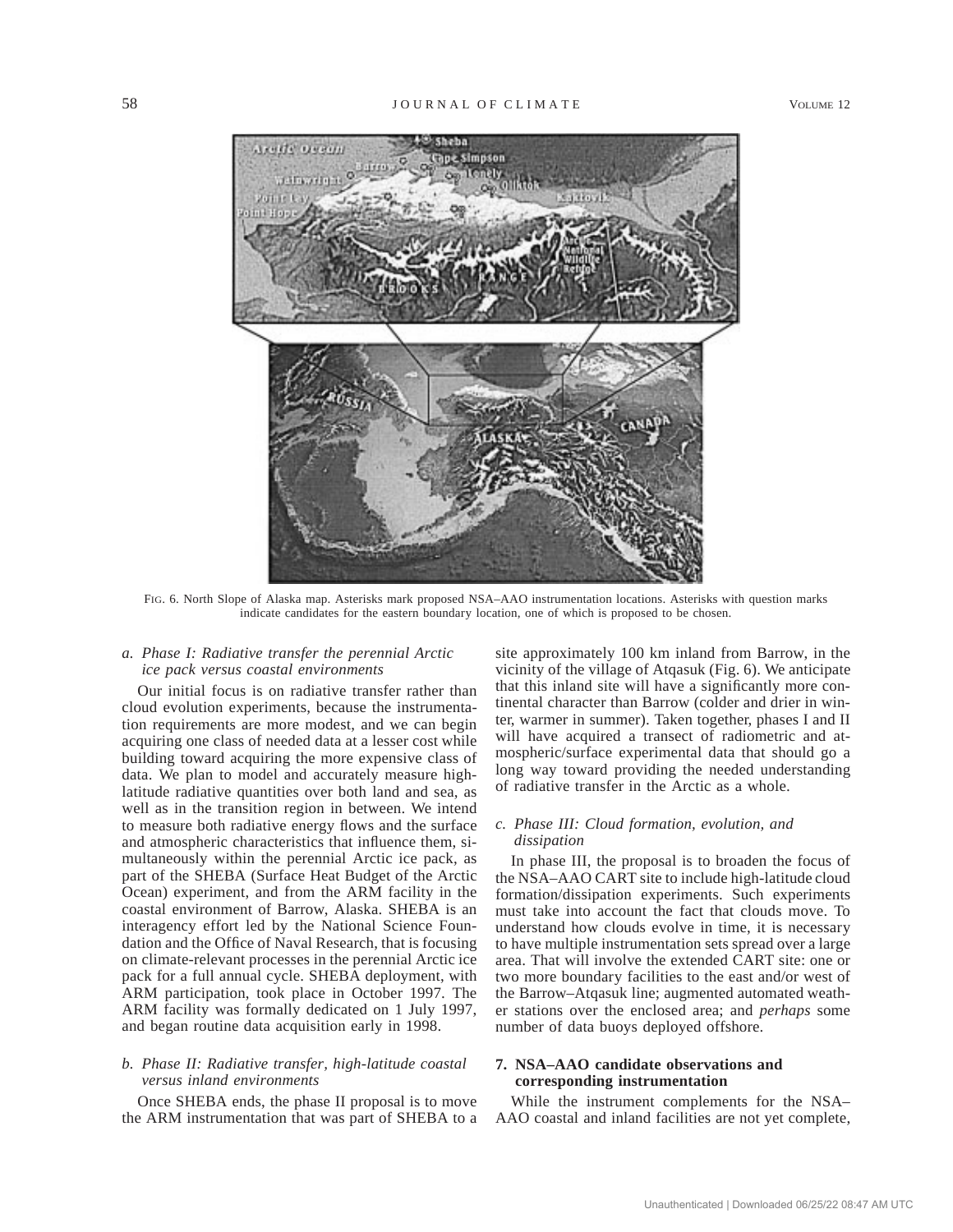| Properties                                                                                                                                                                 | Instrumentation                                                                                                                                                                                  |
|----------------------------------------------------------------------------------------------------------------------------------------------------------------------------|--------------------------------------------------------------------------------------------------------------------------------------------------------------------------------------------------|
| Surface radiative fluxes:<br>broadband<br>spectral                                                                                                                         | Solar and IR radiometers<br>IR thermometer $(s)$<br>Rotating shadowband radiometer<br>Total, diffuse, direct radiometers<br>sun tracking photometer<br>Extended spectral range AERI <sup>a</sup> |
| Cloud properties: loca-<br>tion, structure, phase,<br>sky coverage, optical<br>depth, emittance                                                                            | Elastic scatter lidar<br>Millimeter cloud radar<br>Whole sky imager<br>Rotating shadowband radiometer                                                                                            |
| Whole atmosphere: water<br>vapor, liquid water col-<br>umn densities; tempera-<br>ture, humidity, wind<br>speed and direction<br>profiles                                  | Microwave radiometer<br>Microwave temperature profiler<br>Rawinsonde<br>Extended spectral range AERI <sup>a</sup><br>915- and/or 449-MHz wind profiler<br>with $RASS^c$                          |
| Aerosols: optical depth,<br>vertical profiles, near-<br>surface character                                                                                                  | Sun tracking photometer<br>Rotating shadowband radiometer<br>Elastic scatter lidar<br>Aerosol collection and sizing<br>Multiwavelength nephelometer<br>Aethelometer                              |
| Boundary layer structure:<br>temperature, wind, hu-<br>midity, and turbulence<br>profiles                                                                                  | 915- and/or 449-MHz wind profiler<br>with $RASS^c$<br>Rawinsonde<br>Multilevel instrumented tower                                                                                                |
| Surface meteorology:<br>wind speed and direc-<br>tion, temperature, pres-<br>sure, humidity, precip<br>rate, and integrated pre-<br>cip                                    | Surface met station with tower                                                                                                                                                                   |
| Surface characterization:<br>surface temperature,<br>moisture, snow depth,<br>albedo (BRDF <sup>b</sup> ), heat<br>and water vapor fluxes,<br>snow cover, sea ice<br>cover | IR thermometer(s)<br>Thermistor array<br>Moisture sensors<br>Snow depth gauge array<br>Albedo/BRDF <sup>b</sup> sensor set<br>Eddy correlation flux system                                       |

TABLE 1. Observation and instrumentation complement.

 $AERI = Atmospheric Emitted Radiance Interferometer.$ 

 $b$  BRDF = Bidirectional Reflectance Distribution Function.

 $c$  RASS = Radio Acoustic Sounding System.

the instrumentation suites already at the Southern Great Plains and the Tropical Western Pacific ARM sites have been scrutinized and modified to accommodate the needs at the NSA–AAO site. Table 1 is the current view of the full observation and instrumentation complement. Note that the view put forward here is subject to change.

#### **8. NSA–AAO status, plans**

In order to begin phase I in concert with SHEBA during fall 1997, preliminary instrumentation deployment to the vicinity of Barrow took place during winter 1996/97. This ''cold test'' was deemed necessary to avoid deploying instrumentation to SHEBA with which one had no Arctic experience. To meet the schedule, the basic (non-Arctic) instrumentation testing was done dur-



FIG. 7. Photograph of the ARM site in Barrow taken during the site dedication on 2 July 1997.

ing summer and fall of 1996. Overall site planning, environmental assessment, permit-supporting studies, and preliminary engineering were completed by March 1997. Major site construction near Barrow took place during April–May 1997 on NOAA/CMDL land. A 1.2  $\times$  2.5  $\times$  2.5 m shelter with adjoining decks for outdoor instrument deployment was installed, as well as a 40 m meteorological tower. A photograph of the site is provided in Fig. 7. The official NSA–AAO site dedication took place on 1 July 1997. Instrument installation and checkout was completed by early 1998. The Barrow site was operational in time for the ARM–SHEBA–FIRE (First International Satellite Cloud Project Regional Experiment) intensive observation period that started in March 1998.

#### *National/international connections and synergisms*

The extension of the North Slope of Alaska (NSA) ARM effort to the Adjacent Arctic Ocean (AAO) is taking place in conjunction with SHEBA, a 1-yr field experiment based at a manned drifting sea ice camp in the perennial pack ice of the Arctic Ocean. This \$20  $M+$  experiment is led by the National Science Foundation as part of its Arctic System Science (ARCSS) program, and by the Office of Naval Research. The SHEBA field program was deployed to the Arctic Ocean on a Canadian icebreaker in fall 1997. The SHEBA observational effort will emphasize the relationship between radiative fluxes (especially as affected by surfaceand cloud–radiative interactions), the mass balance of sea ice, and the storage and retrieval of energy and salt in the mixed layer of the ocean. As described by Zak et al. (1997, unpublished manuscript), SHEBA and the ARM NSA efforts have been designed to maximize their synergism. In effect, SHEBA extends ARM/NSA onto the ice-covered waters of the Arctic Ocean.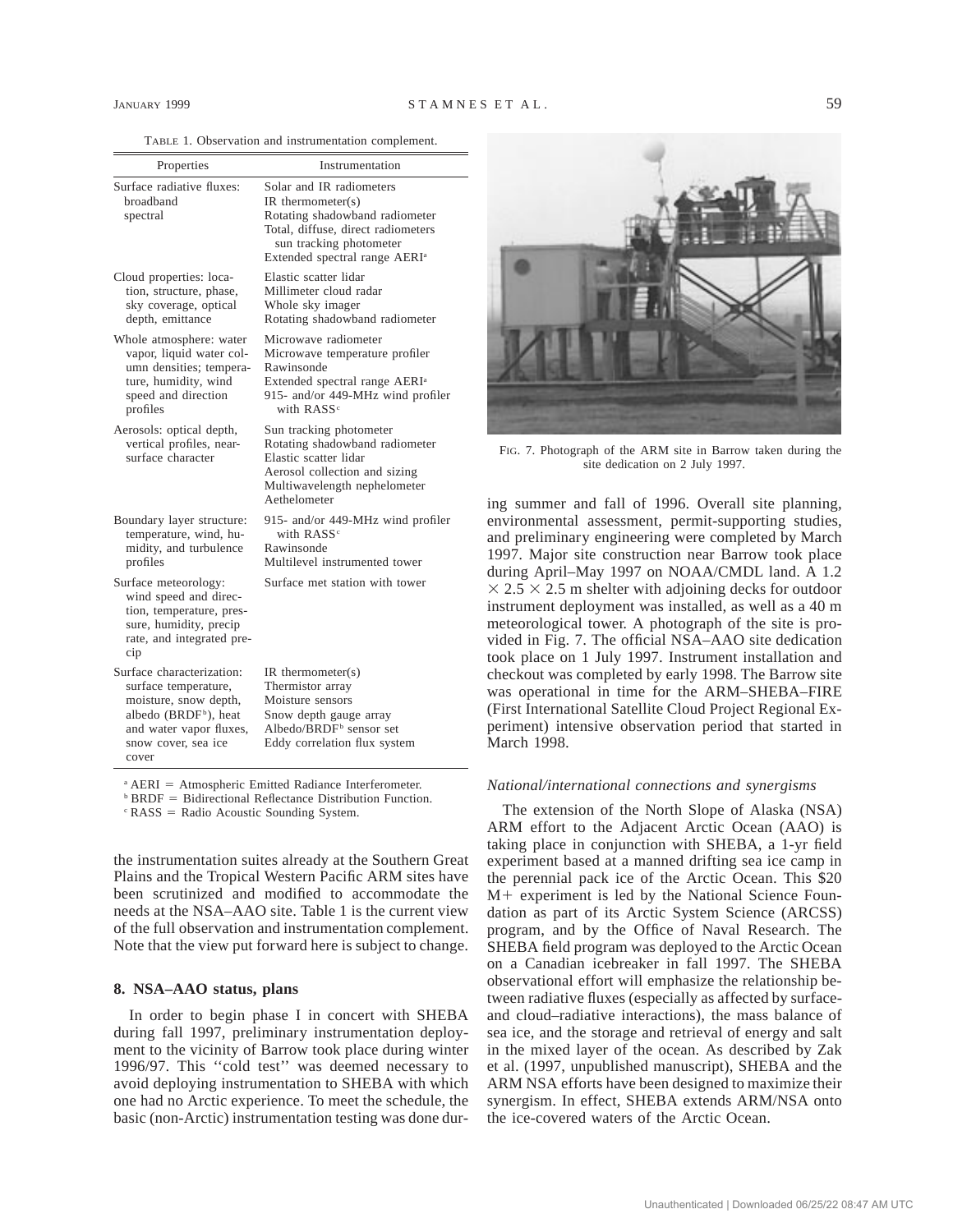Another ARCSS effort that is of direct relevance to ARM/NSA is the Arctic trace gas ''Flux Study'' of the Land–Atmosphere–Ice–Interactions (LAII) component of ARCSS. The Flux Study consists of 1) measurements of fluxes of trace gases (carbon dioxide, methane) to the atmosphere and of water-transported materials to the ocean, 2) determination of the primary controls of the fluxes, and 3) scaling and synthesis of results to the regional scale (Alaskan North Slope and beyond). The primary field sites are in the Kuparuk drainage basin of the Alaskan North Slope, but measurements are also planned and ongoing near Barrow and Atqasuk, as well as along the line that connects them. The ultimate goal of this study is to assess the feedbacks between climatic change and the release of greenhouse gases from Arctic terrestrial regions. The LAII Flux Study interfaces with the ARM/NSA effort both geographically (through field measurements in adjacent regions of the North Slope) and scientifically (through the link between surface radiative fluxes, soil/vegetation temperature and wetness, and rates of trace gas flux from/to terrestrial ecosystems). The ''scaling and synthesis'' component of the LAII Flux Study utilizes the Arctic Regional Climate System Model (ARCSYM), which is now being run over a domain that encompasses both the LAII Flux Study area and the proposed ARM/NSA–AAO CART site.

The Arctic Climate System Study (ACSYS) is a new initiative of the World Climate Research Program (WCRP 1992; WCRP 1994). ACSYS is expected to span a period of approximately 10 yr. ACSYS emphasizes the climate component of the Arctic system through its focus on the Arctic Ocean, its sea ice cover, and its energy and water budgets. A topic of particular emphasis in ACSYS is the cloud-radiative interaction that is crucial to a quantitative description and understanding of the surface energy budget in the Arctic. Both ARM/NSA–AAO and SHEBA are U.S. contributions to ACSYS. It is expected that the findings of ARM and SHEBA will directly impact the ACSYS-coordinated ice-ocean modeling, which will likely be the key to an assessment of the stability of Arctic sea ice in a changing climate.

Phase III of the First ISCCP (International Satellite Cloud Climatology Project) Regional Experiment (FIRE III; also known as FIRE Arctic Cloud) is a NASA-led effort that will take place in the Arctic in conjunction with SHEBA and NSA–AAO. The emphasis of FIRE is to provide in situ data, which are currently lacking, on cloud radiative properties, to validate and improve satellite retrievals and GCM performance in the Arctic. Instrumented aircraft will play a major role in FIRE. Instrumented aircraft measurements are planned over both the SHEBA and the ARM/NSA–AAO sites. Coordination between the FIRE III, ARM, and SHEBA programs in the Arctic is facilitated by the presence of several members of the FIRE III Science Team on the SHEBA Science Working Group, the ARM Science

Team Executive Committee, and the ARM/NSA–AAO Advisory Panel.

## **9. Conclusions**

The climate of the Arctic is linked to and influences the rest of the planet through several mechanisms, including the following:

- Subsidence of brine rejected from sea ice during its formation is a significant pump for the global ocean thermohaline circulation, which affects climate everywhere. Coupled ocean–atmosphere models indicate that changes in the climate of the Arctic are likely to affect the amount of brine formation, and hence, the strength, and possibly the character, of the thermohaline circulation.
- Transport of freshwater via sea ice discharge through the Fram Strait, from the Arctic Basin into the deepwater formation zone of the North Atlantic, affects the global ocean thermohaline circulation.
- Changes in cloud–radiation–sea ice–ocean interactions affect sea ice mass balance and thereby the amount of sea ice available for transport out of the Arctic Basin through the Fram Strait.
- Potential thawing of the permafrost could cause the release of carbon from the tundra, and make the Arctic a net source, rather than a sink, of atmospheric carbon. About one third of the global carbon is presently immobilized in the active layer and permafrost underlying about one fourth of the earth's land surface, mostly in the Arctic.

Complex physical processes involving radiation are essential to understanding climate change in the Arctic. The Arctic plays a role in determining general weather patterns, at least in the Northern Hemisphere, and any shift in those patterns would be broadly felt. The broad influence of the Arctic emphasizes the importance of the following issues to be directly or indirectly addressed at the high-latitude ARM site:

- The cloud–radiation feedback is complicated by the presence of high-albedo snow/ice surfaces, and the lack of sunshine through the long winter. Compared to lower latitudes, the feedback for low clouds is reversed (warming rather than cooling), in the annual mean, in the Arctic.
- The ice–albedo and the cloud–radiation feedbacks are inextricably linked to one another. Studying one in isolation from the other may be quite misleading.

To monitor climate change in this region, satellite retrievals are essential:

- Satellite passive microwave imagery indicates a significant decrease in Arctic sea ice extent during the period 1978–87, followed by a more rapid decrease from 1987 to 1994.
- Proficiency (or lack thereof) in interpreting satellite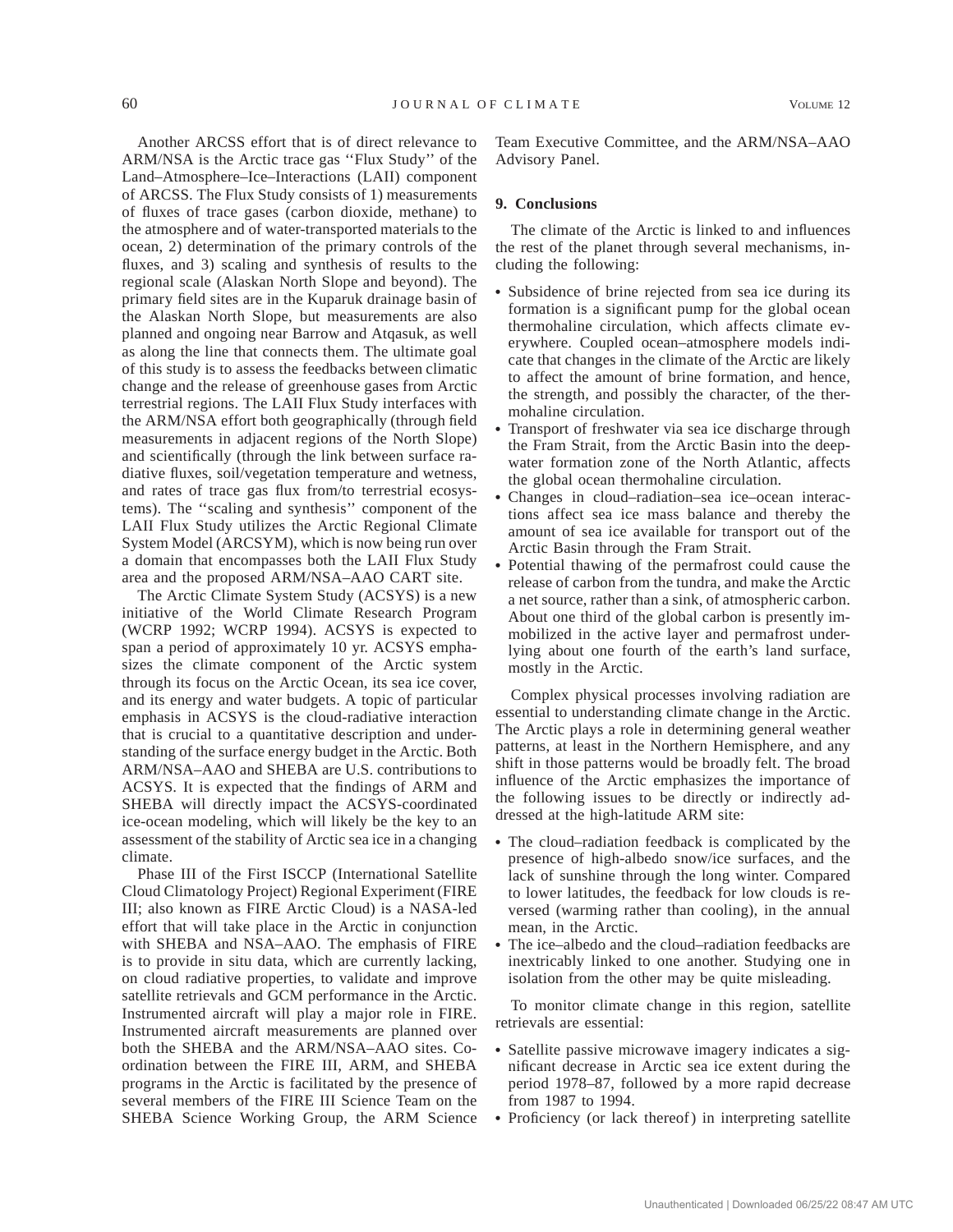remote sensing data, to quantify the distribution and character of high-latitude clouds, snow, and sea ice, determines our ability to characterize the atmosphere and surface, and link high-latitude and global phenomena. Improvements in the quality of analysis of solar and thermal satellite datasets for the polar regions under cloudy conditions are required for progress in this area.

What is learned at the high-latitude ARM site will affect not just modeling of high-latitude regions, but the modeling of high altitudes everywhere:

- Like the upper troposphere and stratosphere worldwide, the near-surface atmosphere is cold and dry in the Arctic much of the year. The  $25-\mu m$  water vapor rotation band plays an important role in near-surface radiative cooling at high latitudes, as well as in the loss of radiative energy to space globally.
- Spectrally detailed observations at wavenumbers less than  $500 \text{ cm}^{-1}$ , coupled with accurate observations of the vertical profile of water vapor, such as will be made at the high-latitude ARM site, are required to test and improve the models of water vapor absorption used globally.
- As in the upper troposphere worldwide, ice clouds are frequently present in the Arctic boundary layer. Ice clouds play an important role in near-surface radiative transfer at high latitudes, as well as in the cloud greenhouse effect globally. The high-latitude ARM site is ARM's ice cloud laboratory.

We have discussed the most important scientific issues of Arctic, as well as global, significance to be addressed at the high-latitude ARM site, and provided a brief summary of the current status of site development and deployment. Cold regions are not nearly as well understood as are historically more accessible and hospitable regions. In light of the issues discussed, it is anticipated that in the coming years, use of data from the NSA–AAO CART site will have a profound effect on the quality of radiative and cloud modeling everywhere that the atmosphere is cold, and hence, on the credibility of regional and global climate change predictions.

#### **REFERENCES**

- Alam, A., and J. A. Curry, 1997: Determination of surface turbulent fluxes over leads in Arctic sea ice. *J. Geophys. Res.,* **102,** 3331– 3344.
- Barry, R. G., M. C. Serreze, J. A. Maslanik, and R. H. Preller, 1993: The Arctic sea ice-climate system: Observations and modeling. *Rev. Geophys.,* **31,** 397–422.
- Belmont, A. D., 1957: Lower tropospheric inversions at Ice Island T-3. *Polar Atmosphere Symposium,* R. Sutcliffe, Ed., Pergamon Press, 215–285.
- Blanchet, J.-P., and E. Girard, 1995: Water vapour-temperature feedback in the formation of continental arctic air: Implication for climate. *Sci. Total Environ.,* **160/161,** 793–802.
- Bradley, R. S., F. T. Keimig, and H. F. Diaz, 1992: Climatology of

surface-based inversions in the North American Arctic. *J. Geophys. Res.,* **97,** 15 699–15 712.

- Broecker, W. S., M. Andrea, W. Wolfli, H. Oescher, G. Bonani, J. Kennett, and D. Peteet, 1988: The chronology of the last glaciation: Implications of the cause of the Younger Dryas event. *Paleo-oceanography,* **3,** 1–19.
- Brown, J., F. E. Nelson, and Y. Shur, 1994: Active layer fluctuations: A multi-decade record. *Eos, Trans. Amer. Geophys. Union,* **75,** 86.
- Budyko, M. I., 1969: The effect of solar radiation variations on the climate of the Earth. *Tellus,* **21,** 61–69.
- Burch, D. E., 1981: Continuum absorption by H20. AFGL-TR-81- 0300, Air Force Cambridge Res. Lab., Bedford, MA, 32 pp.
- Cappellaz, J. A., I. Fung, and A. M. Thompson, 1993: The atmospheric  $CH<sub>4</sub>$  increase since the last glacial maximum. 1: Source estimates. *Tellus,* **45B,** 228–241.
- Carsey, F. D., Ed., 1992: *Microwave Remote Sensing of Sea Ice. Geophys. Monogr. Ser.,* No. 68, Amer. Geophys. Union, 462 pp.
- Chang, A. T. C., J. L. Foster, and D. K. Hall, 1987: Nimbus-7 SMMR derive global snow cover parameters. *Ann. Glaciol.,* **9,** 39–44.
- Chapman, W. L., and J. E. Walsh, 1993: Recent variations of sea ice and air temperature in high latitudes. *Bull. Amer. Meteor. Soc.* **74,** 33–47.
- Choudhury, B. J., and A. T. C. Chang, 1981: The albedo of snow for partially cloudy skies. *Bound-Layer Meteor.,* **20,** 371–389.
- Clough, S. A., F. X. Kneizys, and R. W. Davies, 1989: Line shape and the water vapor continuum. *Atmos. Res.,* **23,** 229–241.
- , M. J. Iacono, and J.-L. Moncet, 1992: Line-by-line calculations of atmospheric fluxes and cooling rates: Application to water vapor. *J. Geopys. Res.,* **97,** 15 761–15 785.
- Curry, J. A., 1995: Interactions among aerosols, clouds, and climate of the Arctic Ocean. *Sci. Total Environ.,* **160/161,** 777–791.
- , and E. E. Ebert, 1992: Annual cycle of radiative fluxes over the Arctic Ocean: Sensitivity to cloud optical properties. *J. Climate,* **5,** 1267–1280.
- -, and J. L. Schramm, 1993: Impact of clouds on the surface radiation balance of the Arctic Ocean. *Meteor. Atmos. Phys.,* **51,** 197–217.
- , J. L. Schramm, M. C. Serreze, and E. E. Ebert, 1995: Water vapor feedback over the Arctic Ocean. *J. Geophys. Res.,* **100,** 14 223–14 229.
- , W. B. Rossow, D. Randall, and J. L. Schramm, 1996: Overview of Arctic cloud and radiation characteristics. *J. Climate,* **9,** 1731– 1764.
- Delworth, T., S. Manabe, and R. J. Stouffer, 1993: Interdecadal variations of the thermohaline circulation in a coupled ocean–atmosphere model. *J. Climate,* **6,** 1993–2001.
- Dickinson, R. E., G. A. Meehl, and W. M. Washington, 1987: Icealbedo feedback in a CO2-doubling simulation. *Climate Change,* **10,** 241–248.
- , A. Henderson-Sellers, and P. J. Kennedy, 1992: Biosphere– Atmosphere Transfer Scheme (BATS) version 1E as coupled to the NCAR community climate model. NCAR Tech. Note NCAR/  $TN-387+STR$ , 72 pp.
- DOE, 1991: Identification, recommendation, and justification of potential locales for ARM sites. U.S. DOE Rep. 0494T and 0495T, 160 pp.
- Dutton, E. G., R. S. Stone, D. W. Nelson, and B. G. Mendonca, 1991: Recent interannual variations in solar radiation, cloudiness, and surface temperature at the South Pole. *J. Climate,* **4,** 848–858.
- Ellingson, R. G., W. J. Wiscombe, J. DeLuisi, V. Kunde, H. Melfi, D. Murcray, and W. Smith, 1993: The SPECTral Radiation Experiment (SPECTRE): Clear-sky observations and their use in ICRCCM and ITRA. *Proc. of the Int. Radiation Symp.,* Tallinn, Estonia, 451–453.
- Foster, J. L., D. K. Hall, A. T. C. Chang, and A. Rango, 1984: An overview of passive microwave remote snow research and results. *Rev. Geophys. Space Phys.,* **22,** 195–208.
- Francis, J. A., 1994: Improvements to TOVS retrievals over sea ice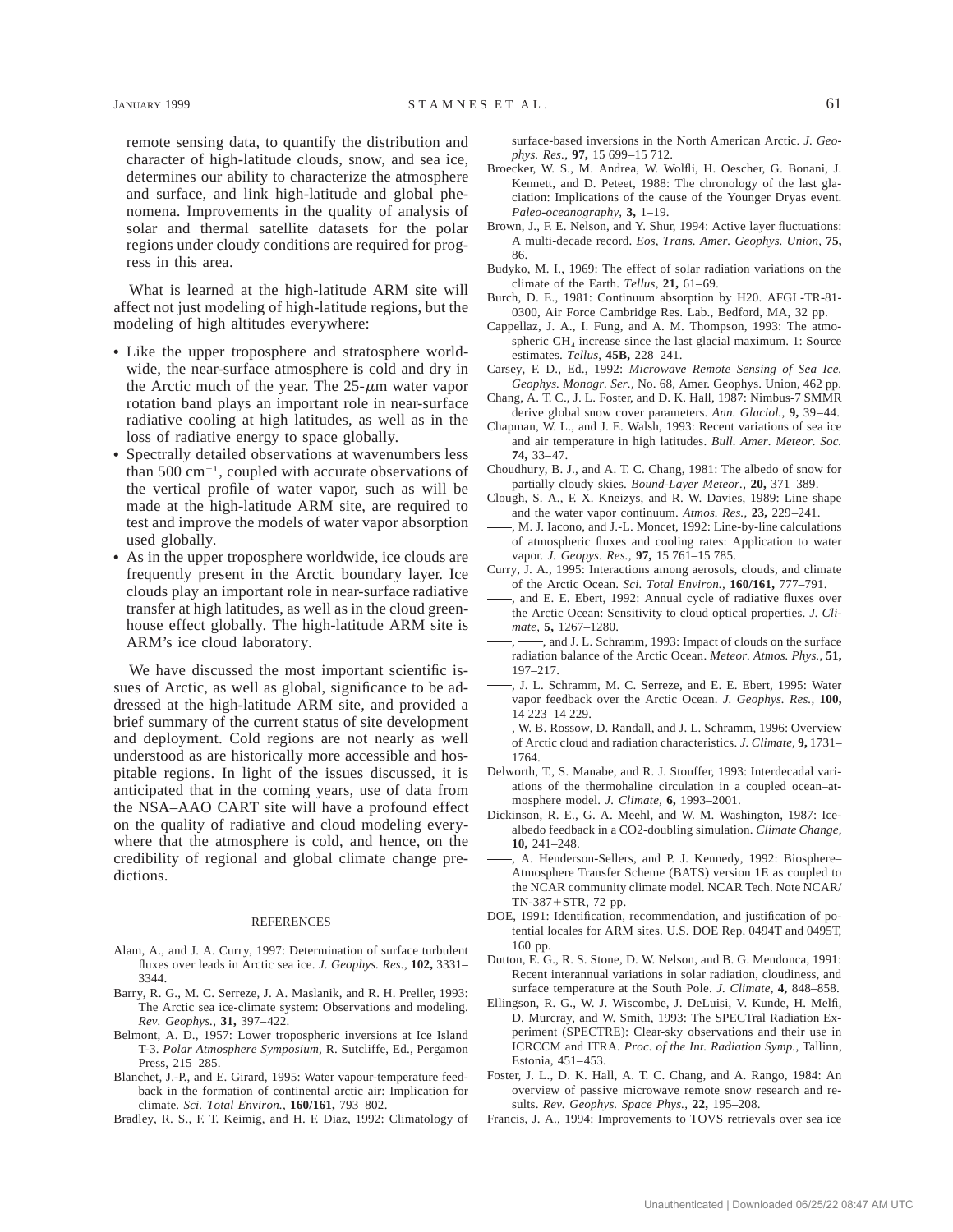and applications to estimating Arctic energy fluxes. *J. Geophys. Res.,* **99,** 10 395–10 408.

- Giorgi, F., M. R. Marinucci, and G. T. Bates, 1993: Development of a second-generation regional climate model (Reg CM2). Part I: Boundary layer and radiative transfer processes. *Mon. Wea. Rev.,* **121,** 2794–2813.
- Goodison, B. E., I. Rubinstein, F. W. Thirkettle, and E. J. Langham, 1986: Determination of snow water equivalent on the Canadian Prairies using microwave radiometry. *IAHS Publ.,* **155,** 163–173.
- Grenfell, T. C., and G. A. Maykut, 1977: The optical properties of ice and snow in the Arctic Basin. *J. Glaciol.,* **18,** 445–463.
- , and D. K. Perovich, 1984: Spectral albedos of sea ice and incident solar irradiance in the southern Beaufort Sea. *J. Geophys. Res.,* **89,** 3573–3580.
- Groisman, P. Y., T. R. Karl, and R. W. Knight, 1994: Observed impact of snow cover on the heat balance and rise of continental spring temperatures. *Science,* **263,** 198–200.
- Hahn, C. J., S. G. Warren, and J. London, 1995: The effect of moonlight on observation of cloud cover at night, and application to cloud climatology. *J. Climate,* **8,** 1429–1446.
- Hall, D. K., 1988: Assessment of polar climate change using satellite technology. *Rev. Geophys.,* **26,** 26–39.
- Han, W., K. Stamnes, and D. Lubin, 1999: Remote sensing of surface and cloud properties in the Arctic from AVHRR measurements. *J. Appl. Meteor.,* in press.
- Harrison, L., J. Michalsky, and J. Berndt, 1994: The automated multifilter rotating shadow-band radiometer: An instrument for optical depth and radiation measurements. *Appl. Optics,* **33,** 5118– 5125.
- Holmgren, B., L. Spears, and C. S. Benson, 1975: Acoustic soundings of the Fairbanks temperature inversions. *Climate of the Arctic,* G. Weller and S. A Bowling, Eds., Geophysical Institute, University of Alaska, Fairbanks, 293–306.
- Huschke, R. E., 1969: *Arctic Cloud Statistics from ''Air-Calibrated'' Surface Weather Observations.* The Rand Corporation, 79 pp.
- Ingram, W. J., C. A. Wilson, and J. F. B. Mitchell, 1989: Modeling climate change: An assessment of sea ice and surface albedo feedbacks. *J. Geophys. Res.,* **94,** 8609–8622.
- IPCC, 1992: *Climate Change 1992: The Supplementary Report of the IPCC Scientific Assessment. Intergovernmental Panel on Climate Change.* WMO/UNEP, Cambridge University Press, 200 pp.
- Jeffries, M. O., and K. G. Dean, Eds., 1994: *Third Circumpolar Symposium on Remote Sensing of Arctic Environments, Programs and Abstracts.* University of Alaska, Fairbanks, 54 pp.
- Jin, Z., and K. Stamnes, 1994: Radiative transfer in nonuniformly refracting media such as the atmosphere/ocean system. *Appl. Opt.,* **33,** 431–442.
	- -, W. F. Weeks, and S.-C. Tsay, 1994: The effect of sea ice on the solar energy budget in the atmosphere–sea ice–ocean system: A model study. *J. Geophys. Res,* **99,** 25 281–25 294.
- Johannesson, O. M., M. Miles, and E. Bjorgo, 1995: The Arctic's shrinking sea ice. *Nature,* **376,** 126–127.
- Kahl, J. D., 1990: Characteristics of low-level temperature inversions along the Alaskan Arctic coast. *Int. J. Climatol.,* **10,** 537–548.
- , M. C. Serreze, and R. C. Scnell, 1992: Low-level tropospheric temperature inversions in the Canadian Arctic. *Atmos.–Ocean,* **30,** 511–529.
- , D. J. Charlevoix, N. A. Zaitzeva, R. C. Scnell, and M. C. Serreze, 1993: Absence of evidence for greenhouse warming over the Arctic Ocean during the past 40 years. *Nature,* **361,** 335–337.
- Key, J., and R. G. Barry, 1989: Cloud cover analysis with Arctic AVHRR data. 1. Cloud detection. *J. Geophys. Res.,* **94,** 8521– 8535.
- , and M. Haeflinger, 1992: Arctic ice surface temperature retrieval from AVHRR thermal channels. *J. Geophys. Res.,* **97,** 5885–5893.
- Koerner, R. M., 1973: The mass balance of the sea ice of the Arctic Ocean. *J. Glaciol.,* **12,** 173–185.
- Kukla, J., and H. J. Kukla, 1974: Increased surface albedo in the northern hemisphere. *Science,* **183,** 709–714.
- Kunzi, K. F., S. Patil, and H. Rott, 1982: Snow-cover parameters retrieval from Nimbus-7 scanning multichannel microwave radiometer (SMMR) data. *IEEE Trans. Geosci. Remote Sens.,* **GE-20,** 452–467.
- Lachenbruch, A. H., and B. V. Marshall, 1986: Changing climate: Geothermal evidence from permafrost in the Alaskan Arctic. *Science,* **234,** 689–696.
- Leontieva, E. N., and K. Stamnes, 1994: Estimations of cloud optical properties from ground-based measurements of incoming solar radiation in the Arctic. *J. Climate,* **7,** 566–578.
- , and  $\longrightarrow$ , 1996: Remote sensing of cloud optical properties from ground-based measurements of transmittance: A feasibility study. *J. Appl. Meteor.,* **35,** 2011–2022.
- Lynch, A. H., W. L. Chapman, J. E. Walsh, and G. Weller, 1995: Development of a regional climate model of the western Arctic. *J. Climate,* **8,** 1555–1570.
- Manabe, S., R. J. Stouffer, M. J. Spelman, and K. Bryan, 1991: Transient response of a coupled ocean-atmosphere model to gradual changes of atmospheric  $CO<sub>2</sub>$ . Part I: Annual mean response, *J. Climate,* **4,** 785–818.
- Matson, M., C. F. Ropolewski, and M. S. Vanadore, 1986: *An Atlas of Satellite-Derived Northern Hemisphere Snow Cover Frequency.* Natl. Weather Serv., 75 pp.
- Maykut, G. A., and P. E. Church, 1973: Radiation climate of Barrow, Alaska, 1962–66. *J. Appl. Meteor.,* **12,** 620–628.
- McClatchey, R. A., R. W. Fenn, J. E. A. Selby, F. E. Volz, and J. S. Garing, 1971: *Optical Properties of the Atmosphere.* Air Force Cambridge Res. Lab., Bedford, MA, 85 pp.
- Min, Q., and L. Harrison, 1996: Cloud properties derived from surface MFRSR measurements and comparison with GOES results at the ARM SGP site. *Geophys. Lett.,* **23,** 1641–1645.
- Nakamura, N., and A. H. Oort, 1988: Atmospheric heat budgets of the polar regions. *J. Geophys. Res.,* **93,** 9510–9524.
- Oechel, W., S. J. Hastings, G. Vourlitis, M. Jenkins, G. Riechers, and N. Grulke, 1993: Recent changes of Arctic tundra from a net carbon dioxide sink to a source. *Nature,* **361,** 520–523.
- Onstott, R. G., T. C. Grenfell, C. Matzler, C. A. Luther, and E. A. Svendsen, 1987: Evolution of microwave sea ice signatures during early summer and midsummer in the marginal ice zone. *J. Geophys. Res.,* **92,** 6825–6835.
- Orvig, S., 1970: *Climates of the Polar Regions.* Elsevier, 370 pp.
- Osterkamp, T. E., T. Zhang, and V. E. Romanovsky, 1994: Evidence of cyclic variation of permafrost in Northern Alaska. *Permafrost Periglacial Processes,* **5,** 137–144.
- Rango, A., A. T. C. Chang, and J. L. Foster, 1979: The utilization of spaceborne microwave radiometers for monitoring snowpack properties. *Nord. Hydrol.,* **10,** 25–40.
- Raschke, E., P. Bauer, and H. J. Lutz, 1992: Remote sensing of clouds and surface radiation budget over polar regions. *Int. J. Remote Sens.,* **13,** 13–22.
- Rind, D., R. Healy, C. Parkinson, and D. Martinson, 1995: The role of sea ice in  $2 \times CO2$  climate model sensitivity. Part I: The total influence of sea ice thickness and extent. *J. Climate,* **8,** 449–463.
- Robinson, D. A., K. F. Dewey, and R. R. Heim Jr., 1993: Global Snow Cover Monitoring: An update. *Bull. Amer. Meteor. Soc.,* **74,** 1689–1696.
- , M. C. Serreze, R. G. Barry, G. Scharfen, and G. Kukla, 1992: Large-scale patterns and variability of snowmelt and parameterized surface albedo in the Arctic Basin. *J. Climate,* **5,** 1109– 1119.
- Rossow, W. B., 1995: Another look at the seasonal variation of polar cloudiness with satellite and surface observations, Preprints, *Fourth Conf. on Polar Meteorology and Oceanography,* Dallas, TX, Amer. Meteor. Soc., 1–4.
- , and L. C. Garder, 1993: Validation of ISCCP cloud detections. *J. Climate,* **6,** 2370–2393.
- , and Y.-C. Zhang, 1995: Calculation of surface and top-of-